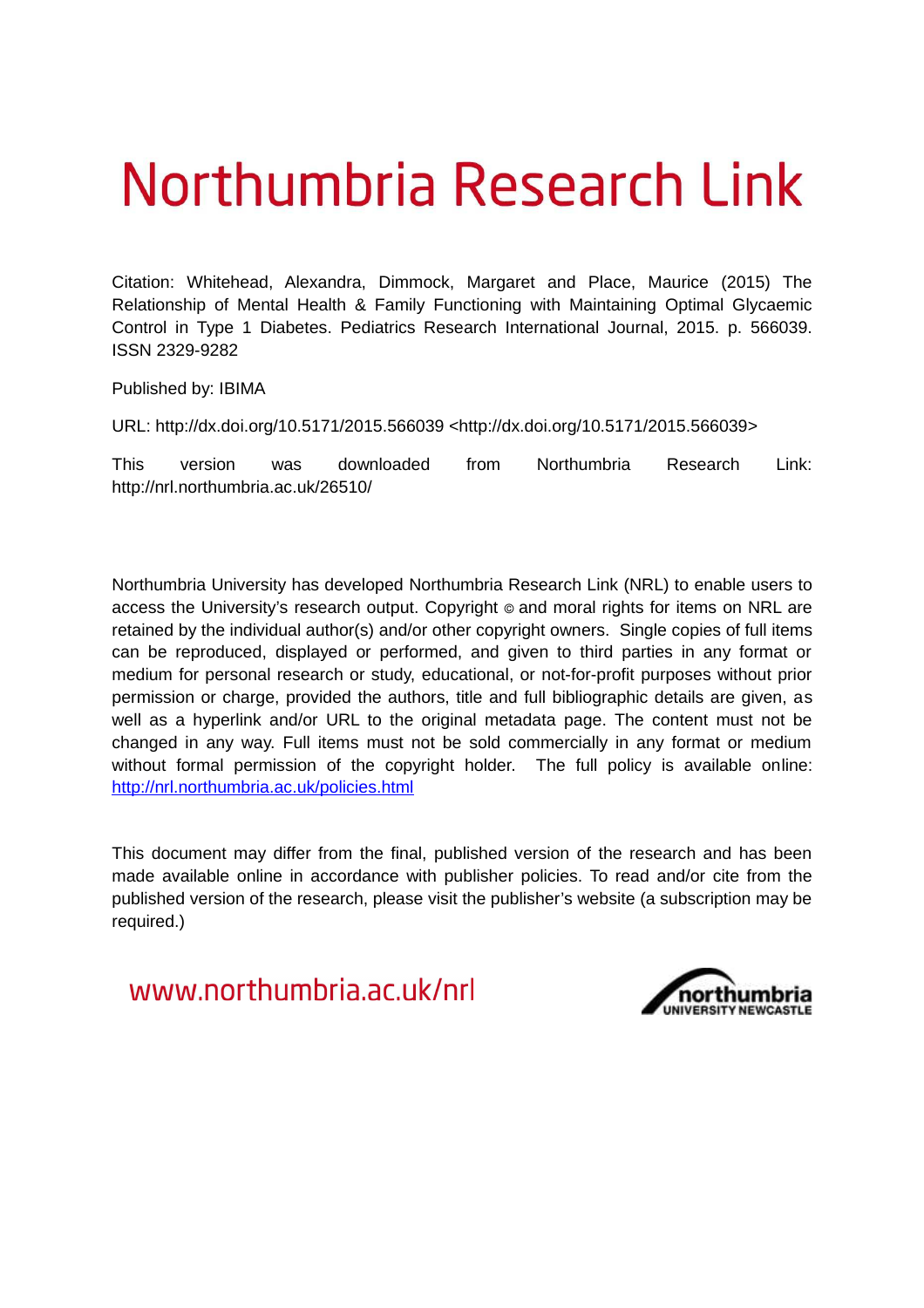*IBIMA Publishing Pediatrics Research International Journal http://www.ibimapublishing.com/journals/PRIJ/prij.html Vol. 2015 (2015), Article ID 566039, 15 pages DOI: 10.5171/2015.566039* 



*Research Article*

# **The Relationship of Mental Health & Family Functioning with Maintaining Optimal Glycaemic Control in Type 1 Diabetes**

# **Alexandra Louise Whitehead<sup>1</sup> , Margaret Dimmock<sup>2</sup> and Maurice Place<sup>3</sup>**

<sup>1</sup>Forensic Learning Disability Service and Adult Autism Service, Sniperley House, Durham, England

<sup>2</sup>Hartlepool Child & Adolescent Mental Health Service, Dover House, Hartlepool, England

<sup>3</sup>School of Health and Life Sciences, Northumbria University, Coach Lane Campus, Newcastle upon Tyne, England

Received date: 21 October 2013; Accepted date: 31 January 2014; Published date: 19 August 2015

Academic Editor: Angelika A. Mohn

Correspondence should be addressed to: Maurice Place; maurice.place@northumbria.ac.uk

Copyright © 2015. Alexandra Louise Whitehead, Margaret Dimmock and Maurice Place. Distributed under Creative Commons CC-BY 4.0

#### **Abstract**

The association between glycaemic control of type 1 diabetes and mental health issues within the family is well recognised, but the degree of difficulty that is associated with modest sub-optimal control is not. 66 families agreed to take part in the study, and they were divided into two groups according to the quality of metabolic control (good or sub-optimal). Of the 37 boys, 19 had suboptimal metabolic control, and of the 27 girls, 15 did not have a good control. Mother and child participants provided demographic information, and mothers completed the 28-item General Health Questionnaire (GHQ), the revised version of the Swanson, Nolan and Pelham Questionnaire (SNAP IV), elements of the Ontario Child Health Scale, and the Family Adaptation and Cohesion Evaluation Scale (FACES IV). The results from these scales were compared to the quality of the children's glycaemic control. Sub-optimal control was associated with the increased emotional symptoms and behavioural difficulties in the young person (p < 0.0001), and increased mental health difficulties in their mothers ( $p < 0.001$ ). These elements had an adverse impact on the level of satisfaction with family life. Having sub-optimal glycaemic control is associated with an increased risk of having mental health symptoms, and a possible mechanism for this association is explored. Even modest deterioration in a family's mental health can have an adverse effect upon glycaemic control, and should be assessed as a routine in review clinics.

**Keywords:** Diabetes, mental health, family functioning, GHQ, FACES IV.

#### **Introduction**

\_\_\_\_\_\_\_\_\_\_\_\_\_

Diabetes is a chronic illness, which not only has a range of daily treatment demands, but also carries the risk of major health

complications in later life (American Diabetes Association, 2012). Families where a young person has type 1 diabetes are presented with major challenges on several fronts. Effective control of diet, and

**Cite this Article as**: Alexandra Louise Whitehead, Margaret Dimmock and Maurice Place (2015), " The Relationship of Mental Health & Family Functioning with Maintaining Optimal Glycaemic Control in Type 1 Diabetes," Pediatrics Research International Journal, Vol. 2015 (2015), Article ID 566039, DOI: 10.5171/2015.566039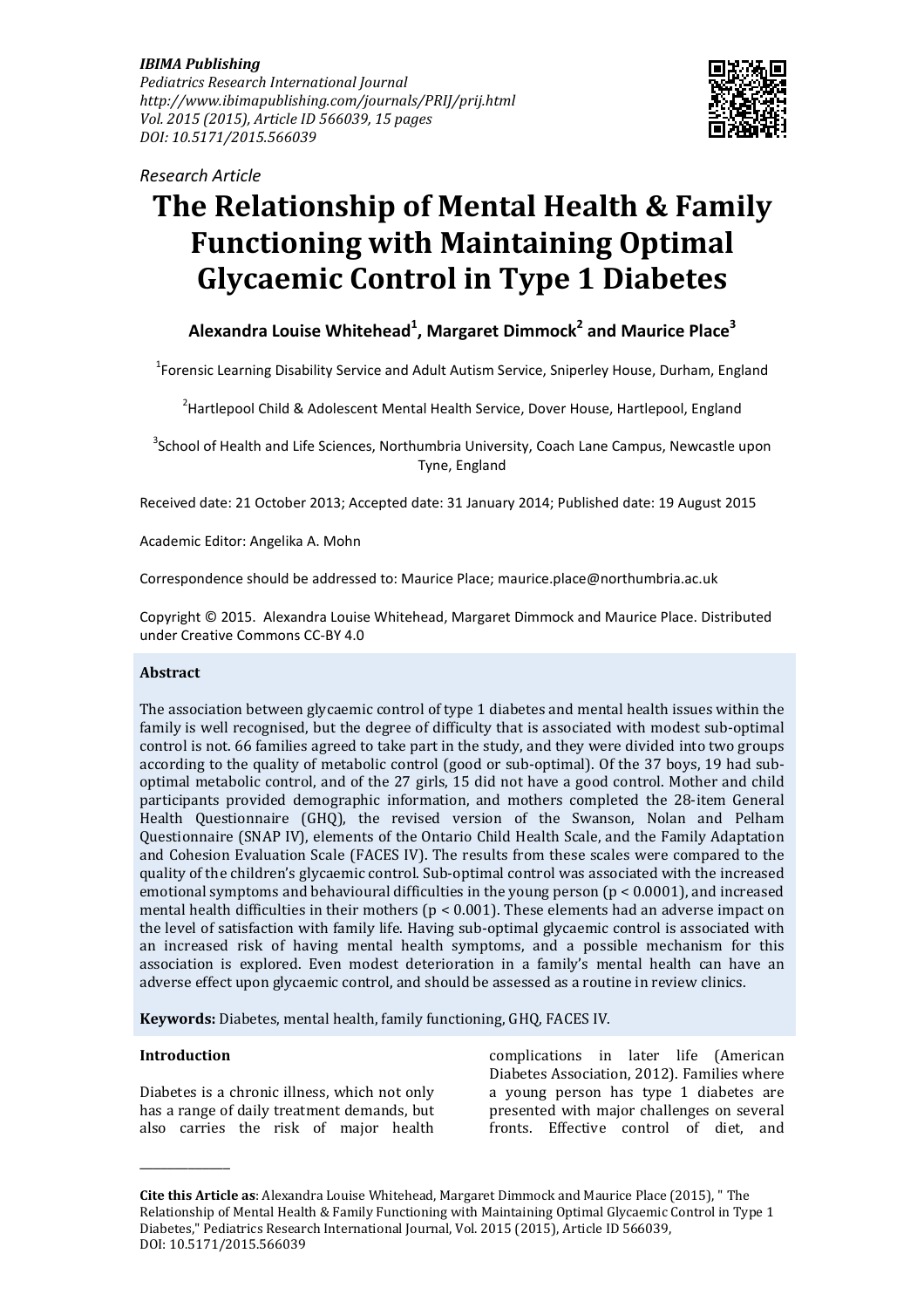management of regular medication are constantly needed, with the consequences if these are not in balance being an unrelenting worry. The pressure of these issues is increased by the recognition that the maintaining of optimal glycaemic control is crucial in order to prevent or delay the potentially serious health complications associated with the condition (Healthcare Quality Improvement Partnership, 2011).

Given the constant strain, these issues must prompt, it would not be surprising to find parents develop symptoms of stress and even frank mental illness, such as depression. The research has shown that some parents experience a decrease in the level of enjoyment they gain from being a parent because of the worry (Northam, Todd and Cameron, 2006), and this is especially so if there is a conflict about the management of the diabetes with the young person (Williams, Laffel and Hood, 2009), and worry that the young person may have a hypoglycaemic episode (Streisand, Swift, Wickmark, *et al.,* 2005).

Although the research does not indicate that having a child with diabetes can directly prompt mental health illnesses such as depression (Quittner, Espelage, Opipari, *et al.*1998; Silver, Westbrook, and Stein, 1998), it does tend to place them at an increased risk (Cohen, 1999; Jaser, Whittemore, Ambrosino, *et al.,* 2008). This can be mitigated to some degree by a well organised and effective management regime which produces better glycaemic control, improves adherence to treatment, and thus, results in less family conflict (Anderson, 2004). As the focus of this parental concern and structured management regime, the young person is likely to be receiving a pattern of parenting somewhat different from their peers. This, together with the young person's own concerns about their well-being and developmental challenges, can make the maintenance of optimal control difficult (Ingerski, Anderson, Dolan, *et al.,* 2010). There is some conflicting evidence about the prevalence of frank emotional and behavioural disorders in young people with type 1 diabetes (Bryden, Peveler, Stein, *et al.,* 2001: Northam,

\_\_\_\_\_\_\_\_\_\_\_\_\_\_\_

Matthews, Anderson, *et al.,* 2005), with the prevalence of depression; for instance, being reported as far more common than in the general population of adolescents by some (Gray, Whittemore and Tamborlane, 2002), but not others (Lawrence, Standiford, Loots, *et al.,* 2006).

Studies in this area have found that female adolescents with diabetes are at an increased risk of developing an eating disorder (Jones, Lawson, Daneman, *et al.,*  2000), and boys with diabetes are more likely to show disruptive behaviour disorders (Goldston, Kelley, Reboussin, *et al.,* 1997). Overall, it would appear that having type 1 diabetes does confer a somewhat increased risk of developing a mental health problem [20], but what is not in doubt, is the impact of having mental health problems can have upon the glycaemic control [Rewers *et al.,* 2002; Naar-King, *et al.,* 2004; Northam *et al.,* 2005; Cohen, Lumley, Hassan, Loar, Anderson, *et al.,* 2006; Skocić, Rudan, Brajković, *et al.,*  2009). Glycaemic control is judged by measuring the amount of glucose adhering to red blood cells (HbA1c), with a HbA1c level of less than 7.5% (58mmol/mol) being recommended as giving good glycaemic control (National Institute of Clinical Excellence, 2005), but the majority of adolescents with type 1 diabetes do not achieve these optimal levels (Ingerski *et al.,*  2010).

However, studies on the adverse interaction between mental health difficulties and glycaemic control have tended to focus upon frank mental health problems (Blanz, Rensch-Riemann, Fritz-Sigmund, *et al.,*  1993; Kovacs, Goldston, Obrosky, *et al.,*  1997), and relatively severe disruptions to control, such as recurrent diabetic ketoacidosis (Liss, Waller, Kennard, *et al.,*  1997). Although such issues are wellrepresented in the literature, there is little known about the impact of sub-optimal diabetic control when major disruption is not evident. To explore this, a sample of young people with type 1 diabetes where professional concern was not high was recruited, and issues of family functioning and mental health explored.

Alexandra Louise Whitehead, Margaret Dimmock and Maurice Place (2015), Pediatrics Research International Journal*,* DOI: 10.5171/2015.566039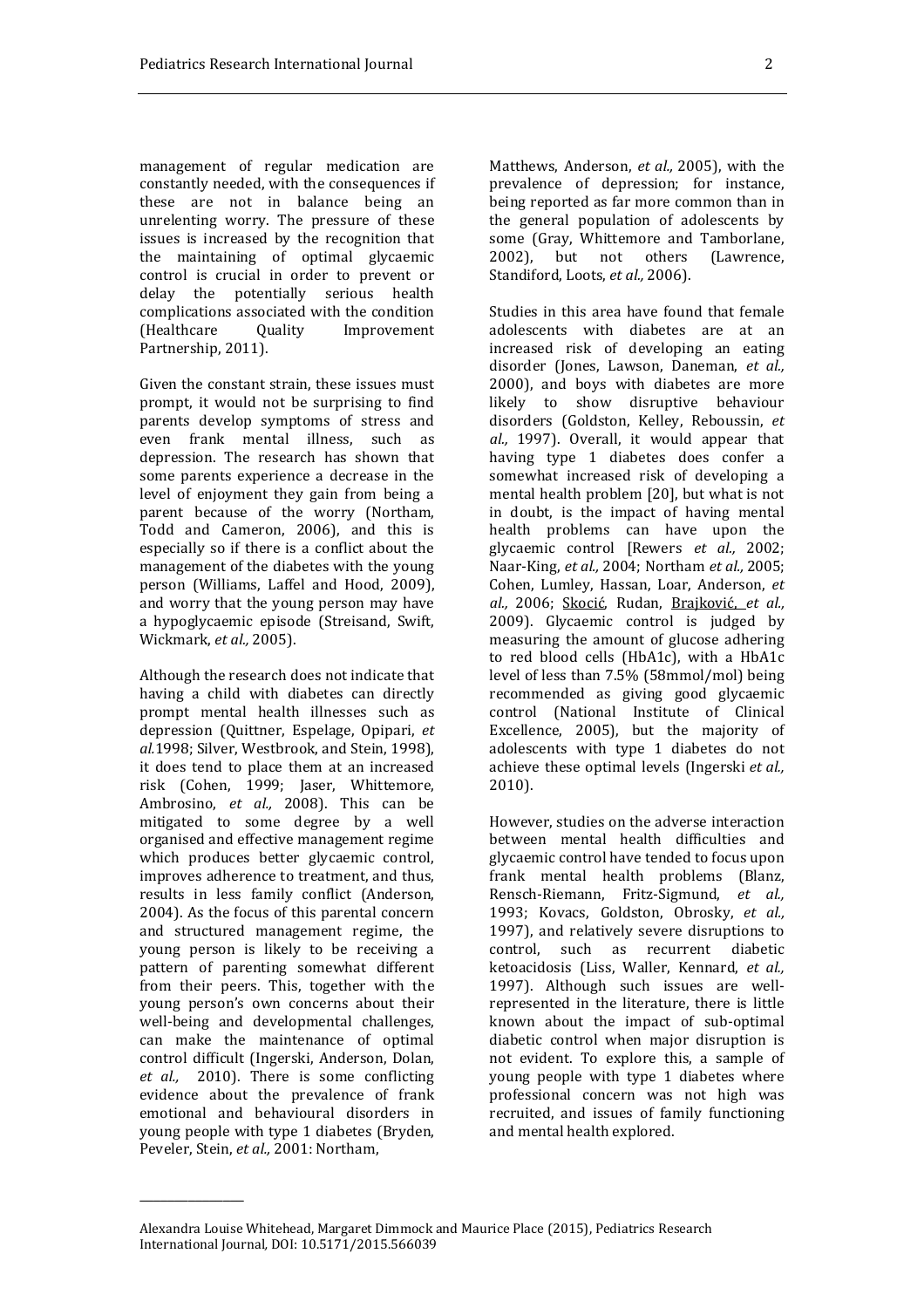#### **Methods**

The study sample was made up of young people between the age of 9 to 16 years who had a diagnosis of type 1 diabetes mellitus, and were currently attending a specialist paediatric diabetes clinic in the North East of England, (five clinics in total participated). All clinic attenders within the age range were considered for inclusion. The aim of the study was to explore the issues in routine clinic attenders who were not presenting any concerns, and to this end, families were approached where there were no major concerns about the day-today management of the diabetes, no issues around poor behaviour, and the index child had no significant co-morbid medical condition. Families where a member had a serious physical illness, severe psychopathology (e.g. psychosis), or significant learning disability were also not considered for inclusion. Young people who had an average HbA1C over the last year of <7.5 % (<58mmol/mol) were recruited to the optimal glycaemic control group, and young people who had an average HbA1C of >9% (> 75mmol/mol) were recruited to the suboptimal group.

Having obtained ethical approval from academic and health bodies, written consent was sought from all participating parents and their children, and data were gathered by the diabetic nursing team about the family demographics, and the child's diabetic history and care. In addition, the mothers of the young people were asked to complete the General Health Questionnaire (GHQ) which is a widely used measure aimed at detecting short-term psychiatric disturbance, and is the 'scaled' version of the original GHQ. The measure is designed for use with individuals over 11 years of age. The scale is divided into four subscales: Somatic symptoms. Anxiety/Insomnia, Social dysfunction, and severe depression. Each sub-scale contains 7 items. Each participating parent/carer was asked to complete the GHQ-28 based on their general health over the past few weeks. In terms of validity, sensitivity values ranging from 44% to 100% have been identified, and specificity values ranging from 74% to 93% (Goldberg *et al.,*  1997). The Cronbach's  $\alpha$  for internal

\_\_\_\_\_\_\_\_\_\_\_\_\_\_\_

consistency ranges from 0.77 to 0.93 (Failde, Ramos and Fernandez-Palacin, 2000), with inter- and intra-rater reliability being excellent (0.9 – 0.95) (Failde *et al.,*  2000), and test-retest reliability ranging from 0.78 to 0.90 (Robinson and Price, 1982). For identifying caseness, the total score of the sub-scales is used.

The mothers were also asked to fill in the Swanson, Nolan and Pelham Questionnaire (SNAP IV) which consists of 26 items, and is made up of two sub-sets of symptoms from the DSM-IV criteria for Attention Deficit Hyperactivity Disorder (ADHD): inattention (items 1 to 0) and hyperactivity/impulsivity (items 10 to 18). It also has 8 questions relating to oppositional symptoms. The items are rated on a 4-point scale from (0) *not at all* to (3) *very much*, with the two ADHD subscores being added together to give a total ADHD score. The scale has been used in many treatment studies (*e.g.* MTA Cooperative Group, 1999; Swanson, Gupta, Lam, *et al.,* 2003; Correia Filho, Bodanese, Silva, *et al.*, 2006), and in a recent reanalysis [38], the coefficient alpha for overall parent ratings was .94, with the inattentive and hyperactive/impulsive subdomains being .90 and .79 respectively.

The Ontario Child Health Scale (OCHS) is a standardised instrument composed of 112 items, designed to measure the emotional and behavioural functioning of youngsters aged 6 to 16 years. Each participating mother was asked to complete the OCHS in relation to their child. The OCHS is a standardised instrument composed of 112 items, designed to measure the emotional and behavioural functioning of youngsters aged 6 to 16 years. Original validation confirmed the accuracy of the tool in mapping to DSM III-R diagnostic categories (Conduct Disorder, Oppositional Disorder, Attention-Deficit Hyperactivity Disorder, Overanxious Disorder, and Depression) (Boyle *et al.,* 1993). Test - retest reliability on the subscales ranges from 0.65 to 0.84, and all internal consistency and reliability estimates for the scale exceed 0.7, except for the Conduct Disorder scale for parents ratings of 6 to 11 year olds ( $\alpha$  = 0.68) (Boyle *et al.,* 1993). The sub-scores for Conduct Disorder, Oppositional Disorder, Over Anxious and Depression were used in this

Alexandra Louise Whitehead, Margaret Dimmock and Maurice Place (2015), Pediatrics Research International Journal*,* DOI: 10.5171/2015.566039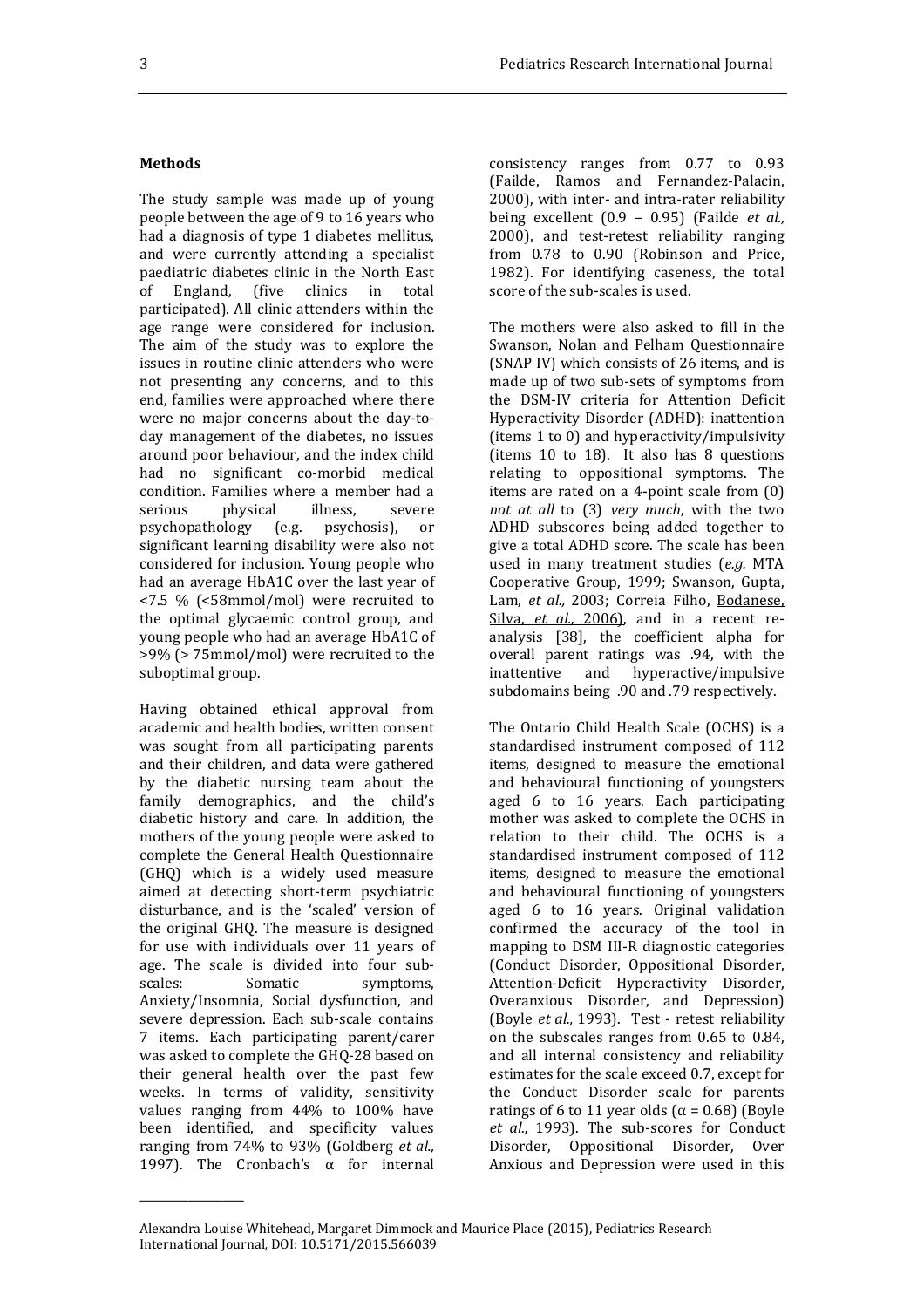study. The measure has been validated for a North East of England population (Place, Martin, Hildreth, *et al.,* 1999), and accuracy in mapping to DSM IV diagnostic categories, as well the convergent and discriminant validity of the measure, having been further confirmed (Bussing, Fernandez, Harwood, *et al.,* 2008).

The Family Adaptation and Cohesion Evaluation Scales (FACES IV) is a self-report profile scoring system, allowing the scale scores to be interpreted as separate assessments of family functioning. Percentile scores for the six scales can be obtained in order to determine which cluster the family profile most closely approximates (Balanced, Rigidly Cohesive, Midrange, Flexibly Unbalanced, Chaotically Unbalanced and Unbalanced). The scoring system also allows compilation and comparison of scores for a given family system. A ratio score is obtainable for the scales of cohesion (cohesion ratio) and flexibility (flexibility ratio), as well as for the two scales combined (Total Circumplex Ratio). The higher the ratio score above 1, the more balanced the family system; and the lower the ratio score below 1, the more unbalanced the system. The ratio score enables a families relative strength, and problem areas to be summarised into a single score. Percentile scores can also be obtained for the Family Communication and Family Satisfaction scales, as well as a total percentile score for these two scales, with higher scores indicating more positive feelings about family communication and satisfaction. Reliability of the FACES IV scales has been found to be acceptable for research and clinical purposes, with Cronbach's α values for the scales and subscales being; Cohesion, = 0.89, Flexibility,  $= .0.84$ . Rigid  $= 0.82$ . Enmeshed  $=$ 0.77, Disengaged =  $0.87$ , and chaotic =  $0.86$ (Boyle, *et al.,* 1993). It has also been shown

\_\_\_\_\_\_\_\_\_\_\_\_\_\_\_

All statistical analyses were conducted with SPSS version 21.0 (SPSS for Windows Inc., Chicago, IL, USA). For significance tests, alpha was set at 0.05, and a Bonferroni Correction was applied to calculations using multiple scale correlation to correct for Type I error inflation.

66 families agreed to take part in the study; two did not fully meet the criteria for inclusion because of wider health concerns. The final study comprised of 37 boys with a mean age  $12.9$  years (range  $10 - 16.5$ years), and 27 girls with a mean age 13.3 years (range 9.8 – 16.6 years). The mean duration of type 1 diabetes for the sample was 5.5 years.

#### **Results**

Of the 37 boys, 19 had sub-optimal metabolic control, and of the 27 girls, 15 did not have good control. The mean ages and the mean duration of diabetes were not statistically significant between the groups. Considering the whole sample, the analysis of the OCHS and SNAP-IV scales (Table 1) showed that young people with sub-optimal control had a significantly higher level of symptoms on all scales compared to those with good control. Using the published cutoff scores for caseness (Goldberg *et al.,* 1997; Steele, Weiss, Swanson, *et al.,* 2006), no subjects had a score on the SNAP-IV that approached clinical levels, but one girl was above the cut-offs for depression and conduct disorder, with a second girl over the cut-off for being overanxious. With regard to the boys, three reached the cut-off score for depression, all of whom were in the sub-optimal glycaemic control group.

Alexandra Louise Whitehead, Margaret Dimmock and Maurice Place (2015), Pediatrics Research International Journal*,* DOI: 10.5171/2015.566039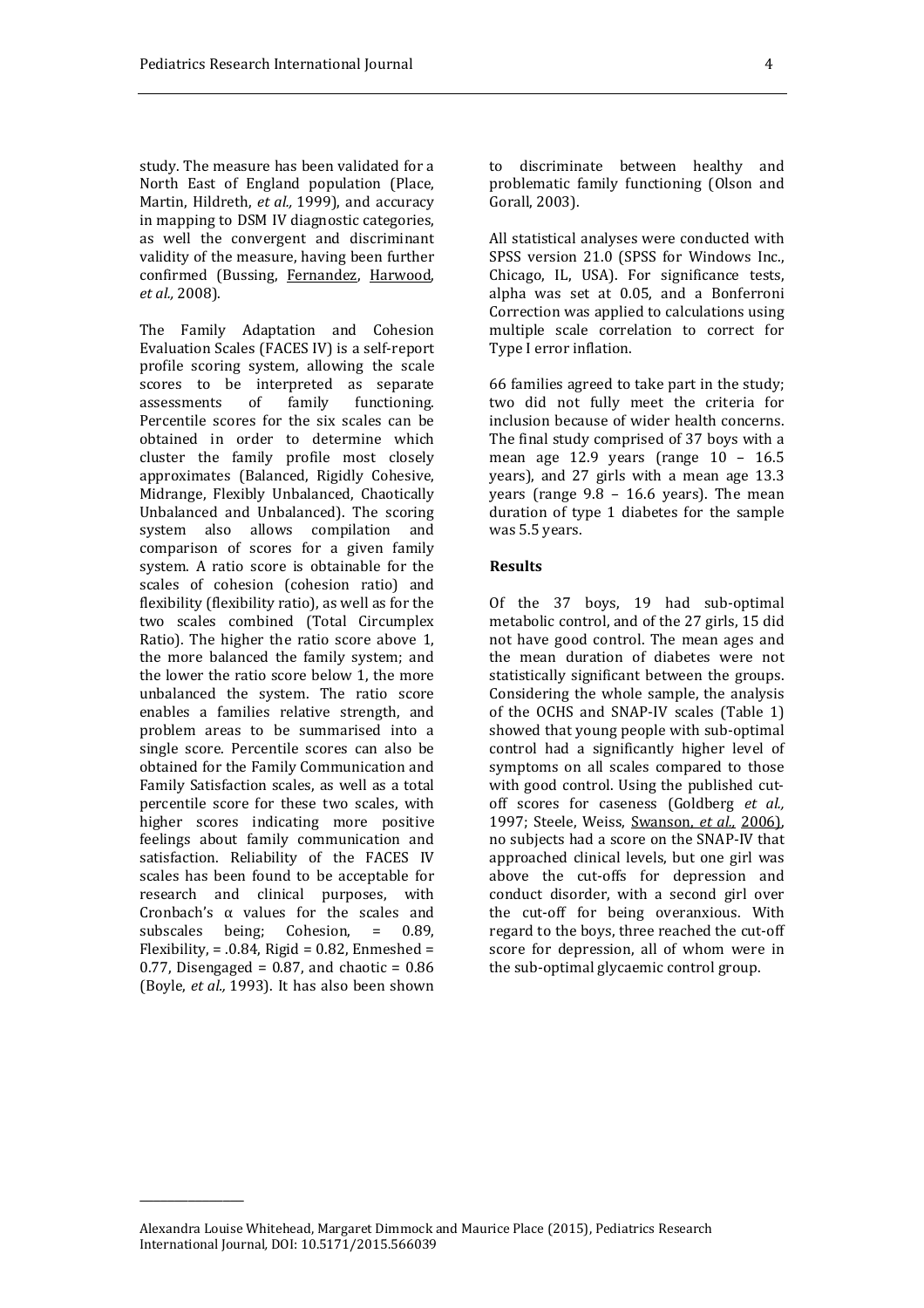|                       | Quality of Metabolic Control |                         |                 |  |  |  |  |  |
|-----------------------|------------------------------|-------------------------|-----------------|--|--|--|--|--|
|                       | Good<br>$n = 30$             | Sub-optimal<br>$n = 34$ | t-test<br>score |  |  |  |  |  |
| <b>OCHS</b> Scores    |                              |                         |                 |  |  |  |  |  |
| Conduct Disorder      | $0.93(1.11; \pm 0.04)$       | $3.70(2.16; \pm 0.73)$  | 6.56            |  |  |  |  |  |
| Oppositional Disorder | $0.77(0.94; \pm 0.34)$       | $2.03(1.43; \pm 0.48)$  | 4.44            |  |  |  |  |  |
| Overanxious Disorder  | $0.63(1.07; \pm 0.38)$       | $2.03(1.86; \pm 0.63)$  | 4.16            |  |  |  |  |  |
| Depression            | $2.97(1.79; \pm 0.64)$       | $7.52(4.51; \pm 1.52)$  | 5.42            |  |  |  |  |  |
| <b>SNAP IV</b>        |                              |                         |                 |  |  |  |  |  |
| ADHD - Inattentive    | $0.43(0.62;\pm 0.22)$        | $2.11(1.38; \pm 0.46)$  | 6.40            |  |  |  |  |  |
| ADHD - Hyperactive    | $0.83(0.79; \pm 0.28)$       | $2.21(1.76; \pm 0.59)$  | 4.13            |  |  |  |  |  |
| ADHD - Total          | $1.33(0.88; \pm 0.31)$       | $4.31(2.38; \pm 0.80)$  | 6.79            |  |  |  |  |  |
|                       |                              |                         |                 |  |  |  |  |  |

| Table 1: Comparison of the Means (SD; Confidence Interval) Scores on the OCHS, and SNAP      |
|----------------------------------------------------------------------------------------------|
| IV in the Good and Sub-optimal Control Groups, and Results of t-test Analysis (with df = 62, |
| all Significant to $p< 0.0001$ )                                                             |

Constructing a correlation matrix to calculate the Pearson Product-Moment Correlation Coefficients from the results (Table 2) confirmed clear statistically significant associations between the sub-

\_\_\_\_\_\_\_\_\_\_\_\_\_\_\_

optimal glycaemic control and the increased emotional and behavioural symptoms for both boys and girls, except for being overanxious, which was not found to have a significant association for girls.

Alexandra Louise Whitehead, Margaret Dimmock and Maurice Place (2015), Pediatrics Research International Journal*,* DOI: 10.5171/2015.566039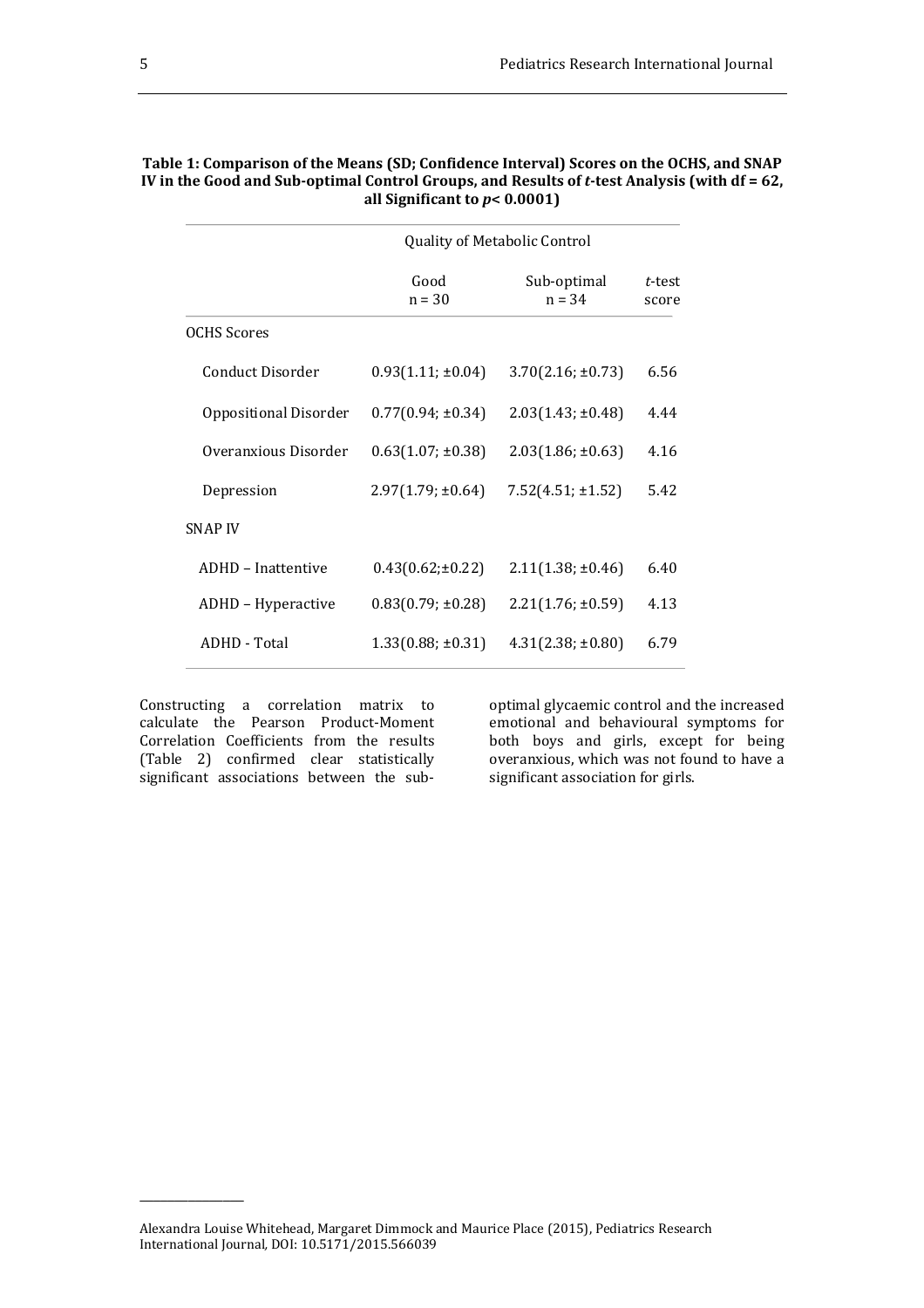|                            | Quality<br>Control | GHQ-<br>Α<br>score | GHQ-<br>В<br>score | GHQ-<br>C<br>score | GHQ-<br>D<br>score | GHQ     |           | ADHD      | <b>ADHD</b><br>Total Conduct Inattentive Hyperactive | <b>ADHD</b><br>Total | ODD       | Over-<br>anxious |
|----------------------------|--------------------|--------------------|--------------------|--------------------|--------------------|---------|-----------|-----------|------------------------------------------------------|----------------------|-----------|------------------|
| GHQ-A                      | 0.11               |                    |                    |                    |                    |         |           |           |                                                      |                      |           |                  |
|                            | $0.55*$            |                    |                    |                    |                    |         |           |           |                                                      |                      |           |                  |
| GHQ-B                      | 0.24               | $0.38*$            |                    |                    |                    |         |           |           |                                                      |                      |           |                  |
|                            | 0.35               | $0.60**$           |                    |                    |                    |         |           |           |                                                      |                      |           |                  |
| GHQ-C                      | 0.15               | $0.49*$            | $0.46*$            |                    |                    |         |           |           |                                                      |                      |           |                  |
|                            | 0.16               | 0.26               | $0.47*$            |                    |                    |         |           |           |                                                      |                      |           |                  |
| GHQ-DI                     | 0.12               | 0.43               | $0.52*$            | $0.56*$            |                    |         |           |           |                                                      |                      |           |                  |
|                            | 0.02               | 0.24               | $0.47*$            | 0.14               |                    |         |           |           |                                                      |                      |           |                  |
| <b>GHQ Total</b>           | 0.21               | $0.79**$           | $0.80**$           | $0.77*$            | $0.70**$           |         |           |           |                                                      |                      |           |                  |
|                            | 0.42               | $0.80**$           | $0.92**$           | $0.52*$            | $0.60**$           |         |           |           |                                                      |                      |           |                  |
| Conduct                    | $0.69**$           | 0.23               | $-0.01$            | $-0.02$            | $-0.11$            | 0.07    |           |           |                                                      |                      |           |                  |
|                            | $0.55*$            | 0.17               | 0.26               | $-0.07$            | 0.31               | 0.26    |           |           |                                                      |                      |           |                  |
| <b>ADHD</b><br>Inattentive | $0.47*$            | 0.11               | 0.11               | $-0.04$            | $-0.19$            | 0.05    | $0.60**$  |           |                                                      |                      |           |                  |
|                            | $0.46*$            | 0.08               | 0.06               | $-0.01$            | 0.11               | 0.09    | $0.50*$   |           |                                                      |                      |           |                  |
| <b>ADHD</b><br>Hyperactive | 0.35               | 0.22               | 0.14               | $-0.07$            | $-0.21$            | 0.11    | $0.48*$   | $0.55*$   |                                                      |                      |           |                  |
|                            | $0.52*$            | 0.21               | 0.12               | $-0.01$            | 0.13               | 0.17    | $0.76**$  | 0.17      |                                                      |                      |           |                  |
| <b>ADHD</b><br>Total       | $0.48*$            | 0.17               | 0.13               | $-0.06$            | $-0.22$            | 0.08    | $0.62**$  | $0.92**$  | $0.83**$                                             |                      |           |                  |
|                            | $0.62**$           | 0.18               | 0.10               | $-0.01$            | 0.15               | 0.16    | $0.83**$  | $0.65**$  | $0.85**$                                             |                      |           |                  |
| Oppostional<br>defiance    | $0.45*$            | 0.31               | $-0.01$            | 0.14               | 0.04               | 0.17    | $0.75***$ | 0.45      | 0.30                                                 | 0.43                 |           |                  |
|                            | $0.47*$            | 0.21               | 0.26               | $-0.04$            | 0.16               | 0.24    | $0.86**$  | 0.24      | $0.81**$                                             | $0.73**$             |           |                  |
| Overanxious                | 0.17               | 0.36               | $-0.24$            | $-0.12$            | $-0.15$            | $-0.01$ | $0.58*$   | 0.37      | $0.50*$                                              | $0.48*$              | $0.63***$ |                  |
|                            | $0.58*$            | 0.26               | 0.18               | $-0.14$            | 0.15               | 0.21    | $0.84**$  | $0.57*$   | $0.63**$                                             | $0.77**$             | $0.68**$  |                  |
| Depression                 | $0.53*$            | 0.35               | $-0.04$            | 0.06               | $-0.09$            | 0.13    | $0.89**$  | $0.74***$ | $0.53*$                                              | $0.74**$             | $0.82***$ | $0.71**$         |
|                            | $0.48*$            | 0.10               | 0.24               | $-0.04$            | 0.28               | 0.22    | $0.95**$  | $0.51*$   | $0.78**$                                             | $0.85**$             | $0.82**$  | $0.83**$         |

#### **Table 2 – Correlation Matrix (Pearson Product-Moment Correlation Coefficient) of Young People's Mental Health Results and Their Mother's GHQ-28 Scores (n= 51). (Boys Results (n=37)** Shown in  $\blacksquare$ , and Girls (n=27) Shown in  $\blacksquare$ ).

 $* = p < 0.01, ** = p < 0.001.$ 

\_\_\_\_\_\_\_\_\_\_\_\_\_\_\_

13 of the mothers failed to complete the GHQ-28 questionnaire because the fathers managed clinic attendance. There was no statistically significant difference in the quality of diabetic control, when these families were compared to those where the mothers did complete the GHQ (m = 8.77, sd  $= 1.56$ , and m =  $8.67$ , sd = 1.59). The results from this scale (Table 3) show significantly increased levels of symptoms in the mothers with young people who are showing sub-optimal control except for the depression subscale. The most significant difficulties are evident in somatic symptoms and anxiety, but this is only in the mothers of boys. A score of 24 or above indicates caseness in this scale (Liss *et al.,* 1998), and 6 of the mothers are scored in this range.

Alexandra Louise Whitehead, Margaret Dimmock and Maurice Place (2015), Pediatrics Research International Journal*,* DOI: 10.5171/2015.566039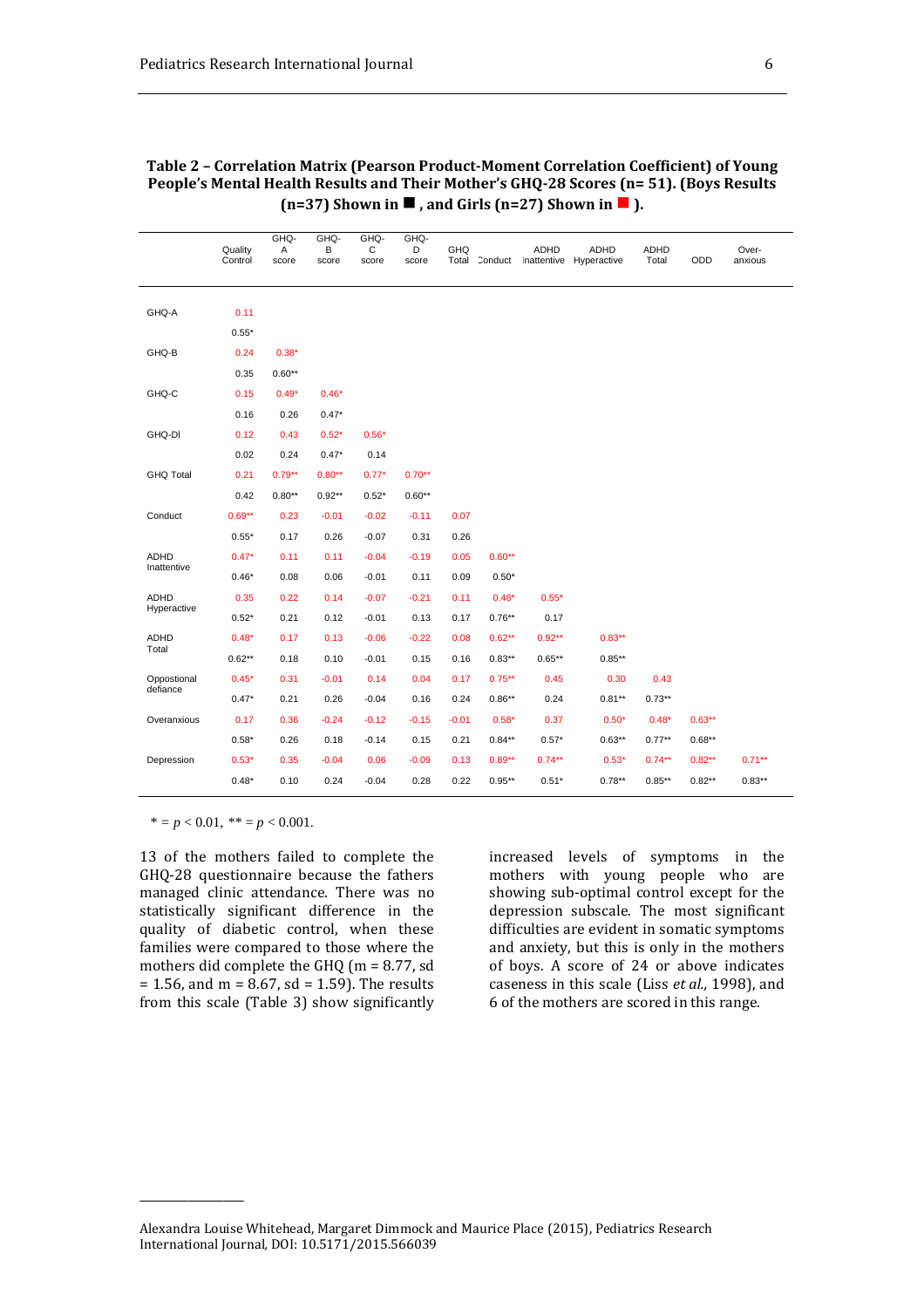|                                        | <b>Quality of Metabolic Control</b> |                         |                 |  |  |  |  |  |
|----------------------------------------|-------------------------------------|-------------------------|-----------------|--|--|--|--|--|
|                                        | Good<br>$n = 24$                    | Sub-optimal<br>$n = 27$ | t-test<br>score |  |  |  |  |  |
| GHQ-A subscore<br>(somatic)            | $3.25(1.42; \pm 0.57)$              | $5.78(3.03; \pm 1.14)$  | $3.89**$        |  |  |  |  |  |
| GHQ-B subscore<br>(anxiety)            | $2.67(1.49; \pm 0.60)$              | $5.07(3.16; \pm 1.19)$  | $3.53**$        |  |  |  |  |  |
| GHQ-C subscore<br>(social dysfunction) | $6.54(1.29; \pm 0.52)$              | $7.44(1.05;\pm 0.40)$   | $2.71*$         |  |  |  |  |  |
| GHO-D<br>(Depression)                  | $0.42(1.44;\pm 0.58)$               | $0.89(1.40; \pm 0.53)$  | 1.18            |  |  |  |  |  |
| GHQ Total                              | $12.88(3.04; \pm 1.22)$             | 19.19(6.67;±2.52)       | $4.43**$        |  |  |  |  |  |

### **Table 3: Comparison of the Mothers GHQ-28 Means (SD; Confidence Interval) in Good and Sub-optimal Control Groups, and Results of t-test Analysis (with df = 49)**

 $* = p < 0.01$ ,  $** = p < 0.001$ .

The analysis of the association between the subscales of the GHQ-28 and gender (Table 2) show that for mothers of boys the somatic symptoms subscale has a strong association with anxiety, but not with social dysfunction or depression, while anxiety symptoms do. For the mothers of girls the association between somatic symptoms and anxiety is less evident, while the other subscales show significant correlation between them. There is no statistical correlation between the GHQ results and the young people's emotional and behavioural symptoms.

\_\_\_\_\_\_\_\_\_\_\_\_\_\_\_

The assessment of the family functioning through the FACES IV questionnaire permitted associations between this and the young people's mental health symptoms, and the mother's GHQ-28 scores to be examined (Table 4). The maternal perceptions of the family functioning revealed no associations with girls symptoms, but for boys oppositional defiance and conduct problems tended to be associated with poorer family communication, and showing some ADHD symptoms with the degree of satisfaction with family life, the statistical significance of these results being lost when the Bonferroni correction was applied.

Alexandra Louise Whitehead, Margaret Dimmock and Maurice Place (2015), Pediatrics Research International Journal*,* DOI: 10.5171/2015.566039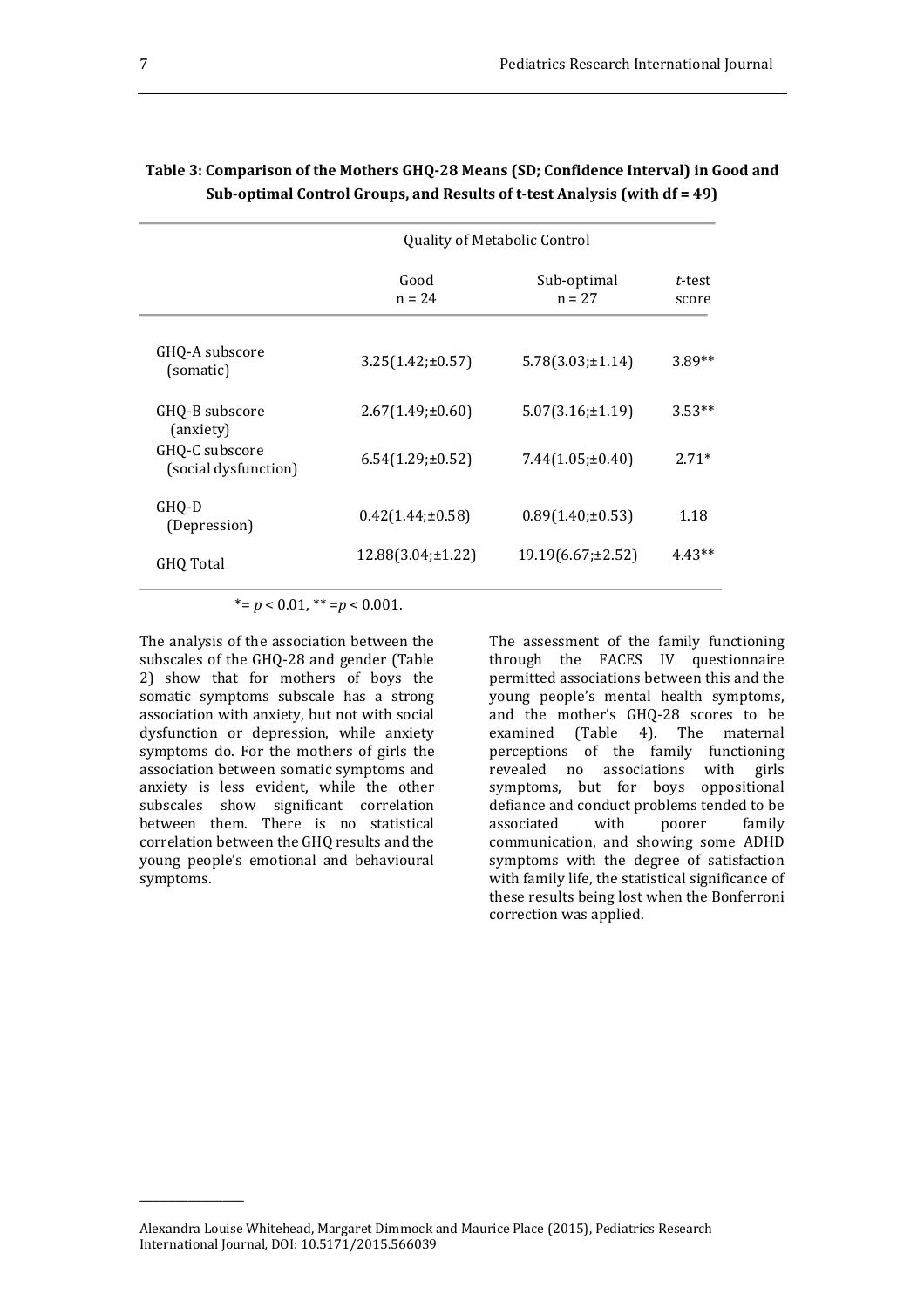**Table 4 – Correlation Matrix (Pearson Product-Moment Correlation Coefficient) of Young People's Mental Health Results and Their Mother's GHQ-28 Scores Compared to Their Responses on the FACES IV Questionnaire. (Boys Results (n=29) Shown in , and Girls**   $(n=22)$  Shown in  $\blacksquare$ )

|                                                               | Qualit<br>у<br>Contr<br>ol | GHQ-A<br>subscal<br>$\mathbf{e}% _{t}\left  \mathbf{1}\right\rangle$ | GHQ-B<br>Subscal<br>$\mathsf{e}% _{0}\left( \mathsf{e}\right)$ | GHQ-C<br>Subscal<br>$\mathbf{e}% _{t}\left  \mathbf{1}\right\rangle$ | GHQ-D<br>subscal<br>$\mathsf{e}% _{0}\left( \mathsf{e}\right)$ | GH<br>Q<br>Tota<br>$\mathbf{I}$   | Conduc<br>t | <b>ADHD</b><br>Inattentiv<br>$\mathsf{e}% _{0}\left( \mathsf{e}\right)$ | ADHD<br>Hyperactiv<br>$\mathsf{e}% _{0}\left( \mathsf{e}\right)$ | <b>ADH</b><br>D<br>Total | Oppositio<br>n<br>Defiance | Over-<br>anxiou<br>s | Depressio<br>n |
|---------------------------------------------------------------|----------------------------|----------------------------------------------------------------------|----------------------------------------------------------------|----------------------------------------------------------------------|----------------------------------------------------------------|-----------------------------------|-------------|-------------------------------------------------------------------------|------------------------------------------------------------------|--------------------------|----------------------------|----------------------|----------------|
| Mother's<br><b>FACES IV</b><br>Responses                      |                            |                                                                      |                                                                |                                                                      |                                                                |                                   |             |                                                                         |                                                                  |                          |                            |                      |                |
| Cohesion<br>Score                                             | $-0.30$                    | $-0.06$                                                              | $-0.06$                                                        | $-0.26$                                                              | $-0.25$                                                        | ×,<br>0.15                        | 0.27        | $-0.24$                                                                 | 0.16                                                             | 0.01                     | $0.42*$                    | 0.16                 | 0.25           |
|                                                               | $0.53***$                  | $-0.56*$                                                             | $-0.57"$                                                       | $-0.64**$                                                            | $-0.77**$                                                      | $0.75**$                          | $-0.26$     | $-0.22$                                                                 | $-0.08$                                                          | $-0.19$                  | $-0.19$                    | 0.11                 | $-0.22$        |
| Flexibility<br>Score                                          | $-0.59*$                   | $-0.35$                                                              | $-0.22$                                                        | $-0.57*$                                                             | 0.05                                                           | 0.32                              | 0.31        | $-0.05$                                                                 | 0.12                                                             | 0.06                     | 0.30                       | 0.26                 | 0.28           |
|                                                               | $-0.26$                    | $-0.31$                                                              | $-0.66**$                                                      | $-0.44$                                                              | $-0.61**$                                                      | $0.61**$                          | 0.16        | $-0.01$                                                                 | $-0.28$                                                          | $-0.14$                  | 0.12                       | 0.18                 | 0.15           |
| Disengaged<br>Score                                           | 0.06                       | 0.38                                                                 | 0.32                                                           | $-0.11$                                                              | $0.51*$                                                        | 0.39                              | $-0.05$     | 0.17                                                                    | $-0.01$                                                          | 0.07                     | 0.02                       | $-0.02$              | $-0.04$        |
|                                                               | 0.12                       | 0.05                                                                 | $0.69**$                                                       | 0.26                                                                 | $0.49*$                                                        | 0.44                              | $-0.03$     | 0.03                                                                    | 0.19                                                             | 0.12                     | 0.01                       | $-0.23$              | $-0.09$        |
| Enmeshed<br>Score                                             | 0.20                       | 0.18                                                                 | 0.03                                                           | $-0.08$                                                              | 0.16                                                           | 0.11                              | $-0.29$     | 0.25                                                                    | $-0.11$                                                          | 0.03                     | $-0.32$                    | $-0.09$              | $-0.19$        |
|                                                               | $-0.35$                    | $-0.21$                                                              | 0.20                                                           | $-0.15$                                                              | $-0.10$                                                        | 0.06                              | $-0.34$     | $-0.11$                                                                 | 0.03                                                             | $-0.05$                  | $-0.10$                    | $-0.06$              | $-0.26$        |
| Rigidity                                                      | $-0.17$                    | $-0.37$                                                              | $-0.07$                                                        | $-0.21$                                                              | 0.13                                                           | 0.19                              | $-0.07$     | 0.14                                                                    | $-0.07$                                                          | 0.01                     | $-0.09$                    | $-0.08$              | 0.04           |
| Score                                                         | 0.21                       | $-0.09$                                                              | 0.21                                                           | 0.25                                                                 | 0.13                                                           | 0.13                              | 0.14        | 0.21                                                                    | $-0.16$                                                          | 0.06                     | 0.25                       | $-0.26$              | 0.18           |
| Chaotic                                                       | 0.45                       | $0.55*$                                                              | 0.22                                                           | 0.04                                                                 | 0.18                                                           | 0.37                              | $-0.01$     | 0.39                                                                    | 0.01                                                             | 0.19                     | $-0.01$                    | 0.12                 | $-0.09$        |
| Score                                                         | 0.04                       | 0.22                                                                 | 0.28                                                           | 0.03                                                                 | 0.04                                                           | 0.22                              | $-0.08$     | 0.19                                                                    | 0.03                                                             | 0.14                     | 0.04                       | 0.28                 | 0.02           |
| Family                                                        | $-0.35$                    | $-0.33$                                                              | $-0.14$                                                        | $-0.25$                                                              | $-0.07$                                                        |                                   | 0.39        | $-0.06$                                                                 | 0.20                                                             | 0.12                     | 0.38                       | 0.24                 | 0.38           |
| Communicatio<br>n                                             | $-0.32$                    | $-0.32$                                                              | $-0.57"$                                                       | $-0.61**$                                                            | $-0.66**$                                                      | 0.25                              | 0.01        | $-0.19$                                                                 | $-0.09$                                                          | $-0.18$                  | $-0.10$                    | 0.25                 | $-0.06$        |
| Family<br>Satisfaction                                        | $\overline{a}$<br>$0.63**$ | $-0.53*$                                                             | $-0.40$                                                        | $-0.64**$                                                            | $-0.24$                                                        | $0.63*$<br>$\overline{a}$<br>0.56 | $-0.13$     | $-0.35$                                                                 | $-0.27$                                                          | $-0.37$                  | $-0.15$                    | $-0.14$              | $-0.13$        |
|                                                               | $-0.21$                    | $-0.06$                                                              | $-0.54"$                                                       | $-0.33$                                                              | $-0.48*$                                                       | ×,<br>0.40                        | 0.02        | $-0.13$                                                                 | $-0.26$                                                          | $-0.22$                  | $-0.08$                    | 0.18                 | 0.02           |
| Young<br>Person's<br><b>FACES IV</b><br>Responses<br>Cohesion | $-0.13$                    | $-0.24$                                                              | 0.23                                                           | $0.58*$                                                              | 0.10                                                           | 0.12                              | $-0.18$     | $-0.01$                                                                 | $-0.35*$                                                         | $-0.26$                  | $-0.36$                    | $-0.22$              | $-0.11$        |
| Score                                                         |                            | $-0.23$                                                              | $-0.27$                                                        | $-0.27$                                                              | $-0.15$                                                        | ÷                                 | $-0.46*$    | $-0.42$                                                                 | $-0.37$                                                          | $-0.45$                  | $-0.05$                    | 0.01                 | $-0.29$        |
| Flexibility                                                   | $0.62**$<br>0.01           | 0.02                                                                 | 0.14                                                           | 0.42                                                                 | 0.0!                                                           | 0.31<br>0.14                      | $-0.01$     | 0.38                                                                    | 0.02                                                             | 0.22                     | 0.02                       | 0.01                 | 0.05           |
| Score                                                         | $-0.22$                    | $-0.35$                                                              | $-0.11$                                                        | $-0.35$                                                              | $-0.32$                                                        | ÷.                                | 0.01        | $-0.06$                                                                 | 0.05                                                             | $-0.02$                  | 0.24                       | 0.05                 | 0.06           |
| Disengaged                                                    | $-0.11$                    | $-0.19$                                                              | 0.06                                                           | $-0.02$                                                              | 0.25                                                           | 0.33<br>0.01                      | 0.16        | 0.32                                                                    | 0.033                                                            | 0.18                     | 0.05                       | 0.16                 | 0.29           |
| Score                                                         | $0.52*$                    | 0.07                                                                 | 0.30                                                           | 0.31                                                                 | 0.27                                                           | 0.29                              | 0.28        | 0.13                                                                    | 0.29                                                             | 0.22                     | 0.03                       | $-0.13$              | 0.06           |
| Enmeshed                                                      | 0.08                       | $-0.25$                                                              | $-0.18$                                                        | $-0.31$                                                              | $-0.28$                                                        | $\overline{a}$                    | 0.03        | 0.31                                                                    | $-0.21$                                                          | $-0.00$                  | $-0.03$                    | 0.08                 | 0.02           |
| Score                                                         | 0.031                      | 0.08                                                                 | 0.13                                                           | 0.09                                                                 | $-0.03$                                                        | 0.31<br>0.12                      | 0.03        | 0.16                                                                    | $-0.23$                                                          | $-0.00$                  | $-0.02$                    | $-0.25$              | $-0.01$        |
| Rigidity                                                      | $-0.12$                    | $-0.21$                                                              | $-0.17$                                                        | $-0.08$                                                              | $-0.11$                                                        |                                   | $-0.10$     | 0.31                                                                    | $-0.30$                                                          | $-0.09$                  | $-0.21$                    | 0.06                 | $-0.08$        |
| Score                                                         | $-0.03$                    | $-0.38$                                                              | 0.04                                                           | $-0.20$                                                              | $-0.29$                                                        | 0.21                              | 0.030       | $-0.06$                                                                 | $-0.07$                                                          | $-0.07$                  | 0.11                       | $-0.24$              | $-0.10$        |
| Chaotic                                                       | 0.27                       | 0.12                                                                 | 0.04                                                           | 0.01                                                                 | $-0.08$                                                        | 0.23<br>0.05                      | $-0.16$     | $-0.01$                                                                 | $-0.12$                                                          | $-0.05$                  | $-0.23$                    | $-0.08$              | $-0.12$        |
| Score                                                         | 0.23                       | 0.30                                                                 | $-0.02$                                                        | 0.31                                                                 | 0.17                                                           | 0.23                              | 0.034       | 0.13                                                                    | 0.07                                                             | 0.12                     | $-0.06$                    | 0.22                 | 0.06           |
| Family                                                        | $-0.22$                    | $-0.23$                                                              | $-0.21$                                                        | 0.02                                                                 | $-0.35$                                                        | $\overline{a}$                    | $-0.23$     | $-0.34$                                                                 | $-0.08$                                                          | $-0.24$                  | $-0.22$                    | $-0.24$              | $-0.25$        |
| Communicatio<br>n                                             |                            | $-0.30$                                                              | $-0.42$                                                        | $-0.28$                                                              | $-0.13$                                                        | 0.28                              | $-0.35$     | $-0.48*$                                                                | $-0.42$                                                          |                          | 0.01                       | $-0.01$              | $-0.27$        |
|                                                               | $0.61**$                   |                                                                      |                                                                |                                                                      |                                                                | 0.41                              |             |                                                                         |                                                                  | $0.52*$                  |                            |                      |                |
| Family<br>Satisfaction                                        | $-0.02$                    | $-0.08$                                                              | $-0.37$                                                        | $-0.00$                                                              | $-0.26$                                                        | 0.27                              | $-0.41$     | $-0.21$                                                                 | $-0.19$                                                          | $-0.25$                  | $-0.41$                    | $-0.37$              | $-0.50*$       |
|                                                               | $-0.48*$                   | $-0.33$                                                              | $-0.66**$                                                      | $-0.44$                                                              | $-0.25$                                                        | 0.59                              | $-0.28$     | $-0.48*$                                                                | $-0.52*$                                                         | ÷.<br>$0.56*$            | $-0.09$                    | $-0.05$              | $-0.29$        |

 $* = p < 0.01, * = p < 0.001.$ 

\_\_\_\_\_\_\_\_\_\_\_\_\_\_\_

The young people's responses on the FACES IV (Table 4) showed some gender differences. The girls reported issues with family cohesion, communication, and satisfaction with family life if they were<br>showing appreciable externalising showing appreciable externalising behaviour, but no issues if their symptoms

were emotional in nature. The boys with oppositional defiance and ADHD symptoms also tended to report a poorer sense of family cohesion, but it was emotional symptoms, not externalising ones, that were associated with the sense of satisfaction with family life.

Alexandra Louise Whitehead, Margaret Dimmock and Maurice Place (2015), Pediatrics Research International Journal*,* DOI: 10.5171/2015.566039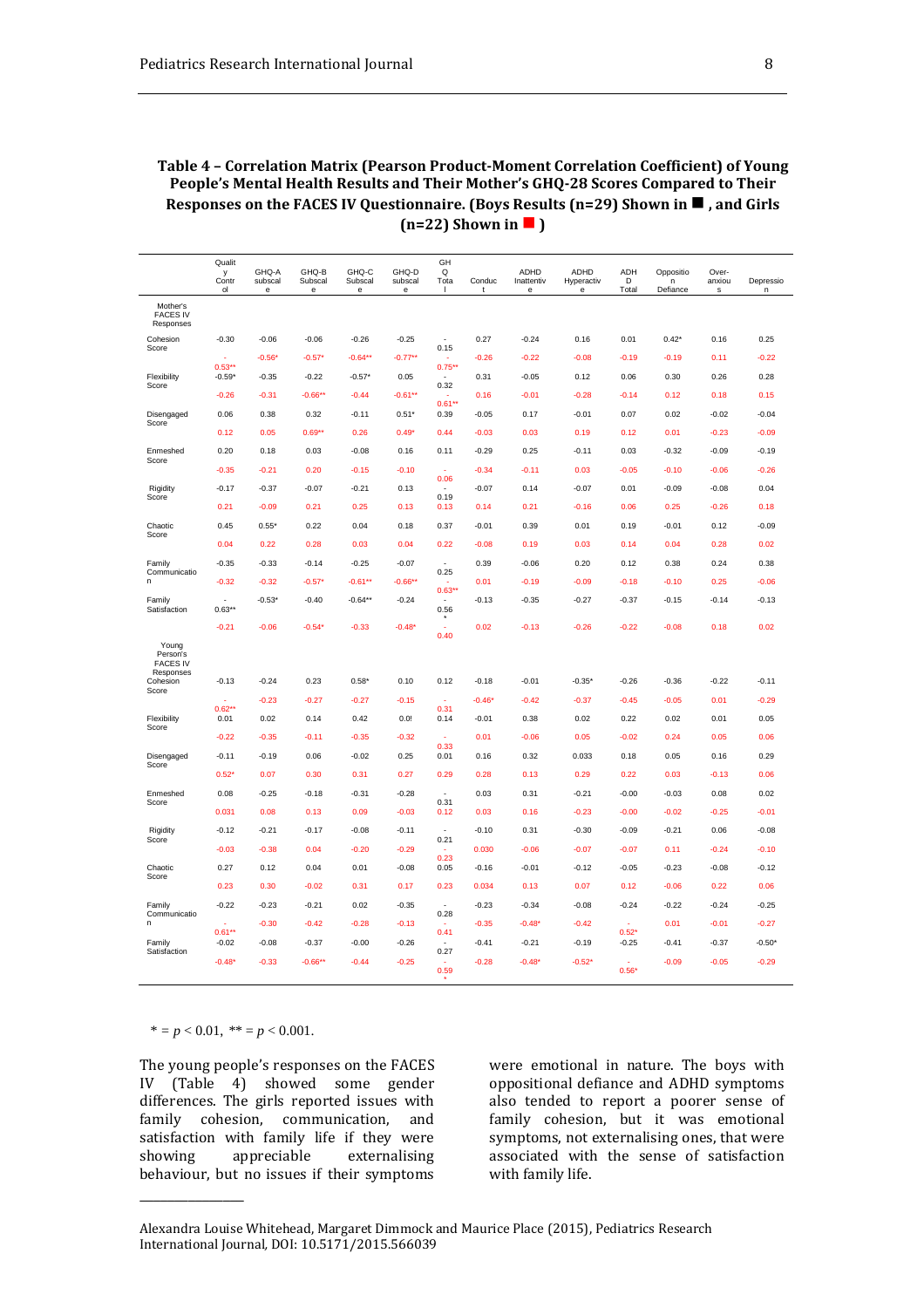The maternal GHQ-28 scores showed marked association with their sense of family cohesion and flexibility, the quality of family communication, and to a lesser degree feeling disengaged from the family, but only in the mothers of girls. For the mothers of boys, it was the association with their sense of satisfaction with family life that was the most striking.

#### **Discussion**

Adolescence is a difficult phase of development for any family to traverse, and if the young person has an enduring and potentially life-threatening illness this compounds the difficulty. It is wellcompounds the difficulty. recognised that adolescence brings an increase in symptoms of emotional upset and externalising behaviours (Fatori**,** Bordin**,** Curto, *et al.,* 2013), as well as increases in concerning behaviours such as deliberate self-harm (Wilkinson, 2013). In considering adolescents with type 1 diabetes, the research evidence suggests that emotional difficulties are associated with an increased risk of poor glycaemic control (Rewers, *et al.,* 2002; Cohen, *et al.,* 2004; Northam, *et al.,* 2005; Bernstein, Stockwell, Gallagher, *et al.,* 2013), and this increases the risk of health complications emerging (Diabetes Control and Complications Trial Research Group, 1993). While, the impact on general health of suboptimal glycaemic control (such as deteriorating eyesight and peripheral vascular difficulties that can necessitate limb amputation) are clearly of major importance, there is growing evidence that more subtle effects upon brain functioning are also occurring (Nylander, Toivonen, Nasic, *et al.,* 2013). The brain requires significant levels of glucose to function, and since it can neither synthesize nor store glucose; it is an organ that is very dependent upon glucose regulation being effectively managed (Boyle, Nagy, O'Connor, *et al.,* 1994). Fluctuating glucose levels can disrupt various brain processes, giving rise to structural alterations and changes in brain function (Gispen and Biessels, 2000; Perantie, Koller, Weaver, *et al.,* 2011; Antenor-Dorsey, Meyer, Rutlin, *et al.,* 2013).

 The impact of such effects can be seen in several brain structures, with one of the most significant being hippocampus. This

\_\_\_\_\_\_\_\_\_\_\_\_\_\_\_

has an important role in integrating learning and memory, with frequent hypo-glycaemic episodes predicting greater memory problems than found in controls (Hershey, Perantie, Warren, *et al.,* 2005). However, these deficits are often modest, not placing the subjects in the range that prompts major clinical concern (Brands, Kessels, Hoogma, *et al.,* 2006), but rather increasing the general level of difficulties. In addition, the hippocampus has a role in regulating emotional control (Fanselow and Dong, 2010), and the management of anxiety (Barkus, McHugh, Sprengel, *et al.,* 2010). The hippocampus has been found to be extremely sensitive to changes in glucose levels, with fluctuations being associated with decreased hippocampal neurogenesis (Gispen and Biessels, 2000). It has been postulated that this is a possible mechanism to explain how emotional difficulties that are associated with sub-optimal glycaemic control, such as depression, arise (Lyoo, Yoon, Jacobson, *et al.,* 2012). The findings in this study would be consistent with such an assertion. The sample was chosen because they were not showing symptoms which were prompting major clinical concern, but nevertheless if a young person had suboptimal glycaemic control, they were more likely to show more emotional symptoms and externalising behaviours than their peers.

Work in this field has repeatedly shown that sub-optimal glycaemic control is associated with depressive symptoms (Monaghan, Singh, Streisand, et al., 2010; Cameron and Northam, 2012), with a potential mechanism being the disturbance of hippocampal functioning (Boyle *et al.,* 1994) and/or cortical architecture (Lyoo, Yoon, Jacobson, *et al.,* 2012). In the current study, there was a clear increase of depressive symptoms among young people, and while this sample cannot be considered representative of all adolescents with type 1 diabetes, it is interesting that more boys were found to be struggling with significant symptoms of depression than girls, a reversal of the prevalence in the general population (Essau, Lewinsohn, Seeley, *et al.,* 2010). These young people were not previously thought to be depressed, and this finding emphasizes the importance of routine screening for mental health, and

Alexandra Louise Whitehead, Margaret Dimmock and Maurice Place (2015), Pediatrics Research International Journal*,* DOI: 10.5171/2015.566039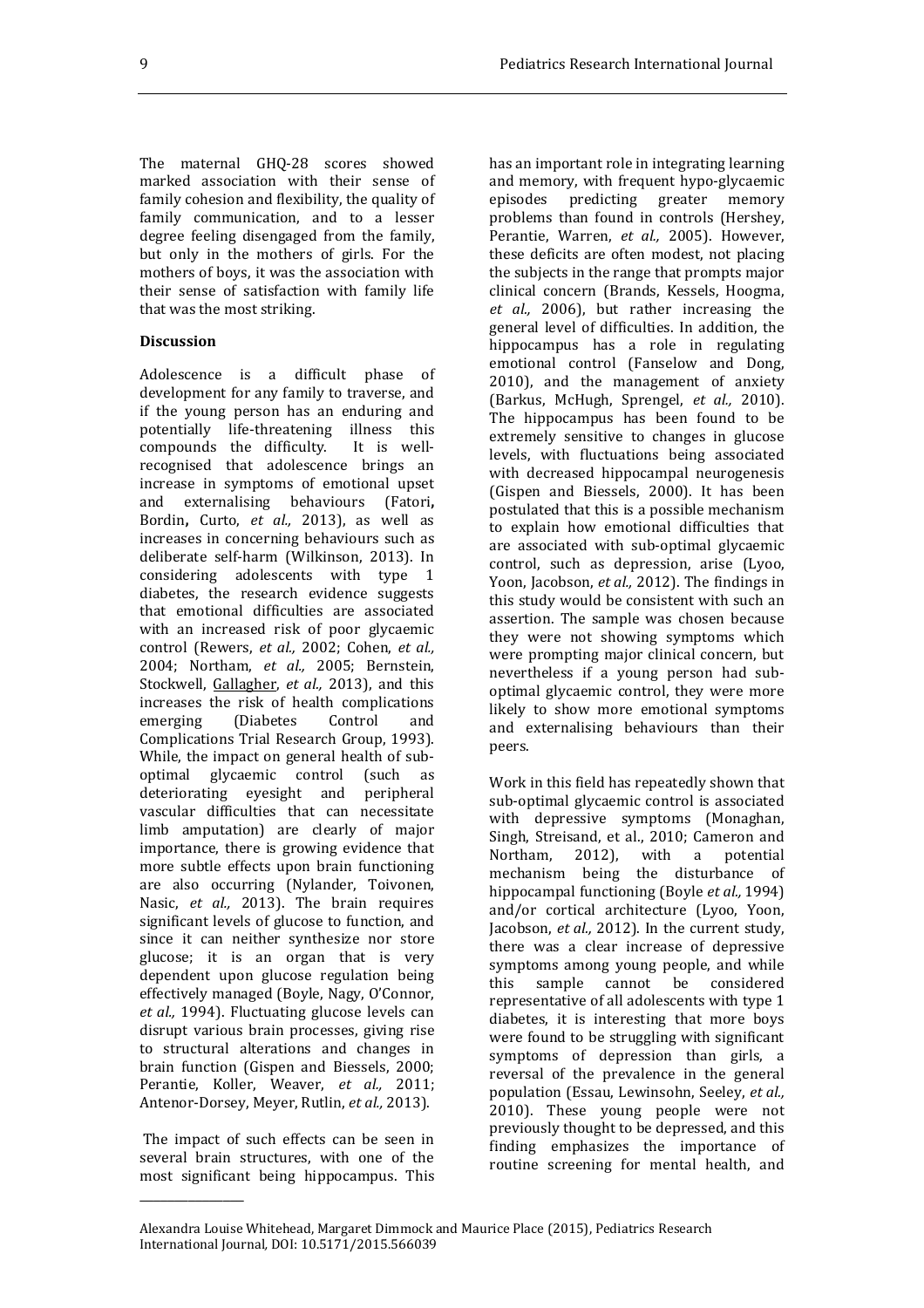family difficulties to ensure that any changes in these young people's mental health are detected as early as possible.

There was also an increase in anxiety symptoms among the sub-optimal control group, which may not be altogether surprising given the major health issues that are associated with type 1 diabetes. Anxiety symptoms may not be evident in clinic unless specifically sought, but such anxiety can be a significant issue, not only as a disorder in its own right, but also because of its impact upon the care and management of the diabetes more generally (Sinnamon, Caltabiano and Baune, 2013).

This study found that, as well as an increase in emotional symptoms, there was also an increased level of externalising behaviour if the glycaemic control was sub-optimal. This has been recognised as a significant influence upon the quality of glycaemic control, with externalising symptoms tending to exacerbate parent–adolescent conflict and hence, reducing cooperation over treatment (Luyckx, Seiffge-Krenke, Missotten, *et al.,* 2013). The results presented here support such a view, with the more externalising behaviour symptoms being associated with the adolescents viewing family communication as poorer than their peers.

A particular form of externalising behaviour is ADHD, and symptoms associated with ADHD were more evident in the sub-optimal group, though none reached the level sufficient for diagnosis. There is some suggestion of an association between type I diabetes in children and ADHD symptoms (Chen, Lee, Yeh, *et al.,* 2013), and the changes in the prefrontal cortex associate with sub-optimal glycaemic control (Lyoo *et al.,* 2012) may offer an explanation for this link.

Most parents experience some distress after the child is diagnosed with type 1 diabetes [67-69], which can become a persistent distortion of functioning (Whittemore, Urban, Tamborlane, *et al.,* 2003; Helgeson, Becker, Escobar, *et al.,* 2012). Indeed, maternal depressive symptoms are one of the strongest risk factors for predicting the young person's own mental health (Kovacs

\_\_\_\_\_\_\_\_\_\_\_\_\_\_\_

*et al.,* 1997; Jasser *et al.,* 2008). In addition, if the mother is over-anxious this can adversely affect both the glycaemic control and the young person's general functioning still further (Cameron, Young and Wiebe, 2007). In the current study little correlation between the GHQ results and the young people's emotional and behavioural symptoms was found, although the mothers of girls did show a modest correlation between the girl being anxious and the mother reporting depressive symptoms. As noted, associations between maternal distress and distress in children have been identified in the literature; in particular in relation to children with diabetes it has been found that the higher the distress of mothers, the higher will be the distress of the children (Kovacs *et al.,* 1997). As well as this predictive element of maternal psychological distress, if the mother has depressive symptoms this predicts an increased risk of perhaps 2.6 fold that the child will develop depressive symptoms later in life (Kovacs *et al.,* 1997). As in the current study, a trend within the research literature is that most parents with a chronically ill child do not show clinical levels of depression. However, the increased level of symptoms over the general population may place these parents at an increased risk (Cohen, 1999).

In this study, the mothers of boys with suboptimal control of their diabetes showed the higher levels of anxiety, and tended to be less satisfied with family life. The mothers of girls with sub-optimal glycaemic control tended to see the family life as less cohesive and flexible. As found in previous research (Cohen *et al.,* 2004; Missotten, Luyckx and Seiffge-Krenke, 2013), the current study found that a positive family environment (as described by a sense of cohesion amongst its members) is strongly associated with the young person achieving the most favourable health outcomes. Cohesion is well recognised as a significant influence upon diabetic control (Anderson, Miller, Auslander, *et al.,* 1981; Mackey, Hilliard, Berger, *et al.,* 2011), it is also associated with parental warmth and the child's cooperation with their diabetic management (Anderson, 2004). By contrast, adolescents with suboptimal diabetic control tend to view their families as less

Alexandra Louise Whitehead, Margaret Dimmock and Maurice Place (2015), Pediatrics Research International Journal*,* DOI: 10.5171/2015.566039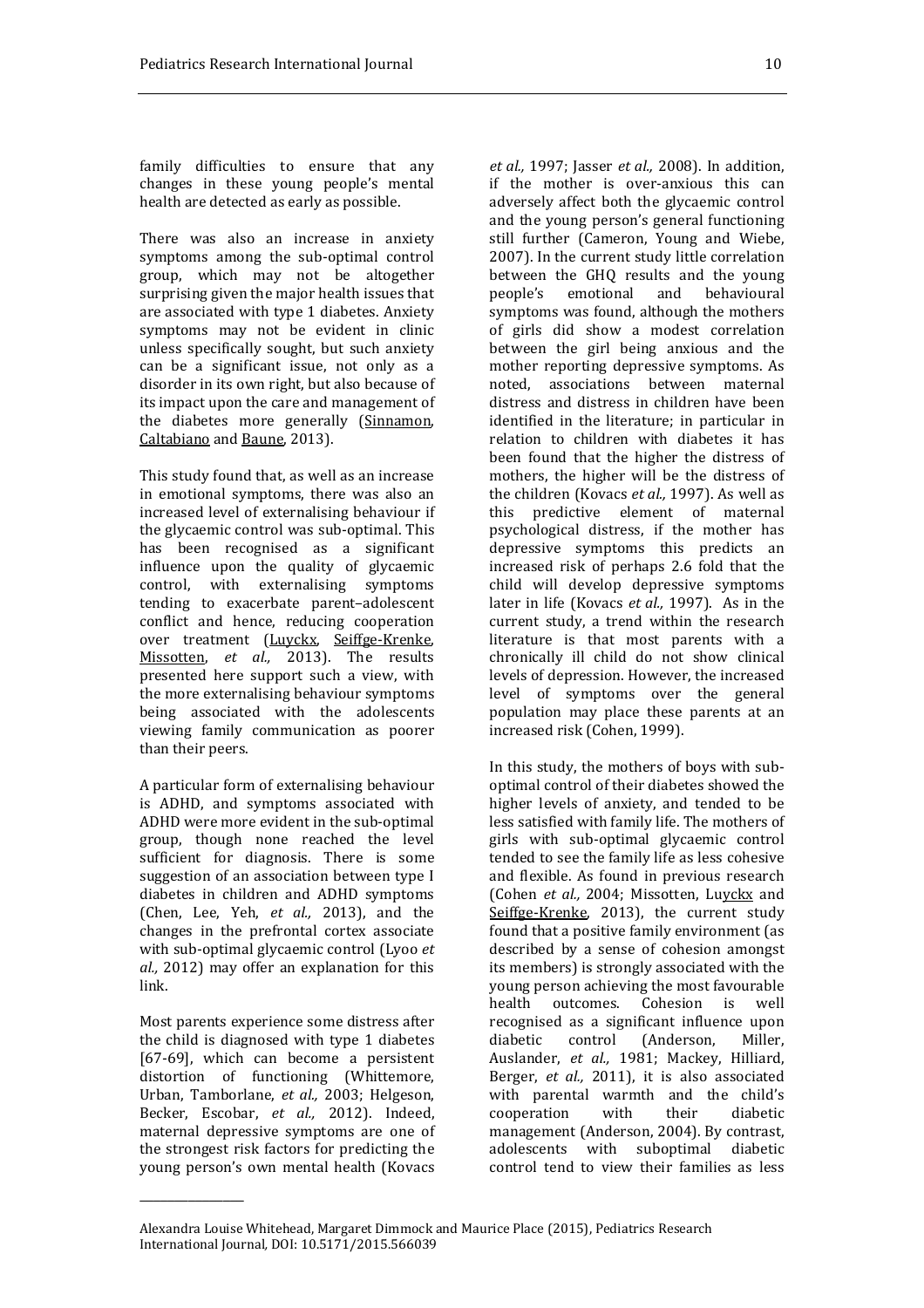cohesive (Zashikhina and Hagglof, 2009). As evidence indicates that a well organised and effective management regime aids glycaemic control, improve adherence to treatment, and prompt less family conflict about the diabetes (Seiffge-Krenke, 1998), it is not surprising that a more chaotic approach to family life impacts unhelpfully on the glycaemic control.

The small sample involved in the study is a limitation, and this also meant that the potential impact of a relatively wide age range within the sample could not be explored. However, the choice of a sampling method which selected subjects where their glycaemic control status was clear was made in an effort to give more robust results from the study. While this allowed associations to be explored, it prevented any inference of frequency in wider populations to be made. In addition, the cross-sectional design does not permit inference as to causation, and the relatively close geographical area from which the sample was drawn means any implications for other populations should be made with caution.

#### **Conclusion**

\_\_\_\_\_\_\_\_\_\_\_\_\_\_\_

There is a growing evidence base about the adverse impact sub-optimal glycaemic control has upon brain structure and function. The results from this study show that even when there are no clear mental health difficulties, sub-optimal glycaemic control is associated with an increase in emotional and behavioural symptoms, which potentially reflects these brain changes. This adds weight to the importance of mental health screening in routine review clinics, and emphasises the need for clinic staff to recognise that sub-optimal glycaemic control is likely to be associated with symptoms of distress, and disruption which may not be plainly evident. Given that any changes in the adolescent period are likely to be life-long, it is crucial that any difficulties are addressed as early as possible to optimise current management, and ensure the future well-being of the young person.

# **Competing Interests**

None known

# **Acknowledgements**

Our grateful thanks to the staff of the paediatric departments of the North East; Diabetes Forum for their untiring cooperation and assistance, and to Ms Lucy Bulmer for her assistance in the preparation of the tables.

#### **References**

1.American Diabetes Association (2012). "Diagnosis and Classification of Diabetes Mellitus," *Diabetes Care*, 35, S64 - S71.

2.Anderson, B. J. (2004). "Family Conflict and Diabetes Management in Youth: Clinical Lessons From Child Development and Diabetes Research," *Diabetes Spectrum*, 17, 22-26.

3.Anderson, B. J., Miller, J. P., Auslander W. F. & Santiago, J. V. (1981)."Family Characteristics of Diabetic Adolescents: Relationship to Metabolic Control," *Diabetes Care*, 4, 586-594.

4.Antenor-Dorsey, J. A. V., Meyer, E., Rutlin, J., Perantie, D. C., White, N. H., Arbelaez, A. M., Shimony, J. S. & Hershey, T. (2013). "White Matter Microstructural Integrity in Youth with Type 1 Diabetes," *Diabetes*, 62, 581–589.

5.Barkus, C., McHugh, S. B., Sprengel, R., Seeburg, P. H., Nicholas, J., Rawlins, P. & Bannermana, D. M. (2010). "Hippocampal NMDA Receptors And Anxiety: At the Interface between Cognition and Emotion," *European Journal of Pharmacology*, 626, 49– 56.

6.Benedict, C., Hallschmid, M., Schultes, B., Born, J. & Kern, W. (2007). "Intranasal Insulin to Improve Memory Function in Humans," *Neuroendocrinology* 86, 136- 142.

Alexandra Louise Whitehead, Margaret Dimmock and Maurice Place (2015), Pediatrics Research International Journal*,* DOI: 10.5171/2015.566039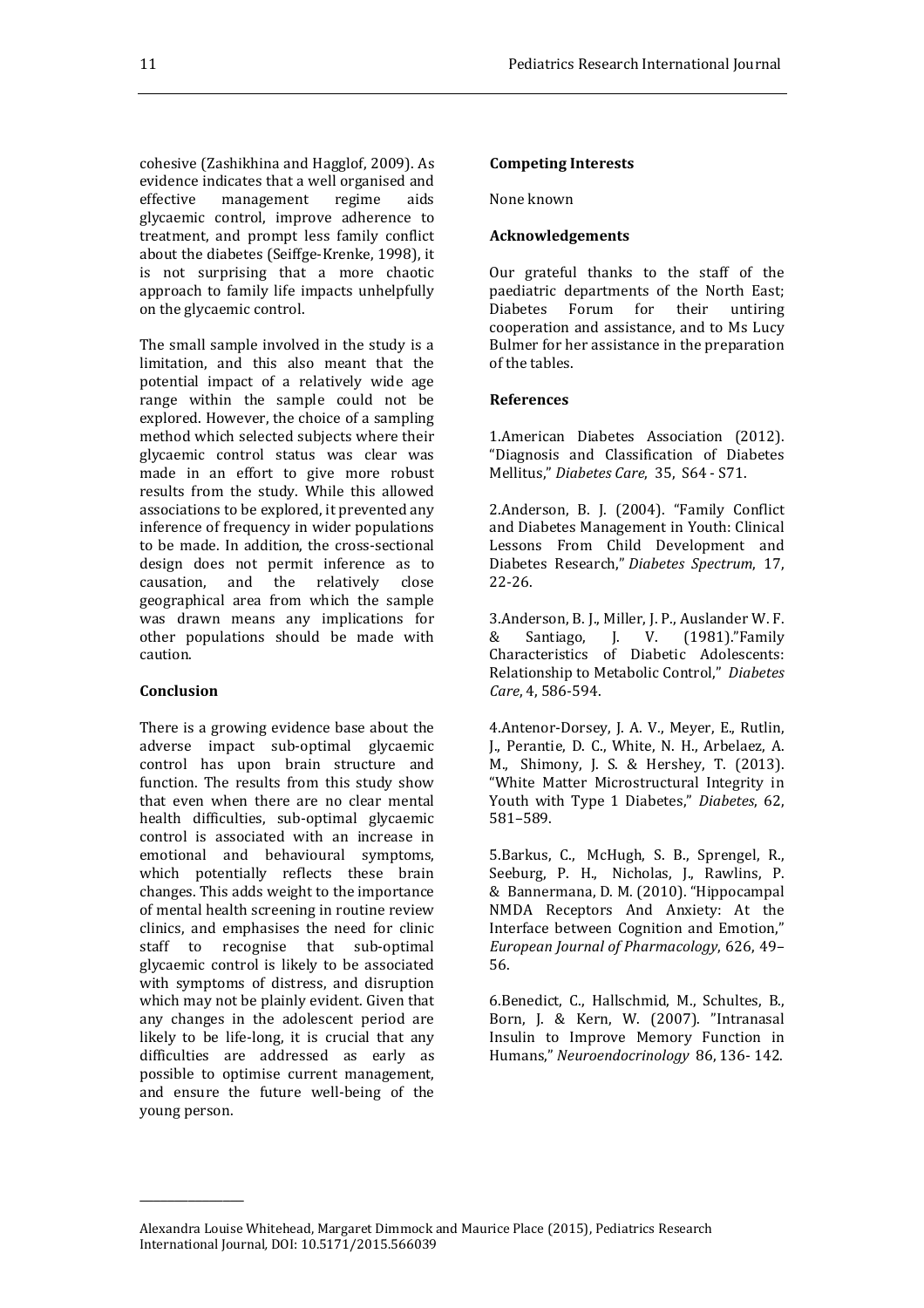7.Bernstein, C. M., Stockwell, M. S., Gallagher, M. P., Rosenthal, S. L. & Soren, K. (2013). "Mental Health Issues in Adolescents and Young Adults with Type 1 Diabetes: Prevalence and Impact on Glycemic Control," *Clinical Pediatrics*, 52, 10-15.

8.Blanz, B. J., Rensch-Riemann, B. S., Fritz-Sigmund, D. I. & Schmidt, M. H. (1993). "IDDM is a Risk Factor for Adolescent Psychiatric Disorders," *Diabetes Care*, 16, 1579-1587.

9.Boyle, M. H., Offord, D. R., Racine, Y., Sanford, M., Szatmari, P., Fleming, J. E. & Price-Munn, N. (1993). "Evaluation of the Diagnostic Interview for Children and Adolescents for Use in General Population Samples," *Journal of Abnormal Child Psychology*, 21, 663- 681.

10.Boyle, P. J., Nagy, R. J., O'Connor, A. M., Kempers, S. F., Yeo, R. A. & Qualls, C. (1994). "Adaptation in Brain Glucose-Uptake Following Recurrent Hypoglycemia," *Proceedings of the National Academy of Sciences of the United States of America*, 91, 9352-9356.

11.Brands, A. M., Kessels, R.P., Hoogma, R. P., Henselmans, J. M., van der Beek Boter, J. W., Kappelle, L. J., de Haan, E. H. & Biessels, G. J. (2006). "Cognitive Performance, Psychological Well-Being, and Brain Magnetic Resonance Imaging in Older Patients with Type 1 Diabetes," *Diabetes*, 55, 1800-1806.

12.Bryden, K. S., Peveler, R. C., Stein, A., Neil, A., Mayou, R. A. & Dunger, D. B. (2001). "Clinical and Psychological Course of Diabetes from Adolescence to Young Adulthood: A Longitudinal Cohort Study," *Diabetes Care*, 24, 1536–1540.

13.Bussing, R., Fernandez, M., Harwood, M., Hou, W., Garvan, C. W. Eyberg, S. M. & Swanson, J. M. (2008). "Psychometric Properties and Normative Ratings from a School District Sample," *Assessment*, 15, 317-328.

14.Cabizuca, M., Margques-Portella, C., Mendlowicz, M.V., Coutinho, E. S. & Figueira, I. (2009). "Posttraumatic Stress Disorder in Parents of Children with Chronic Illnesses: A

\_\_\_\_\_\_\_\_\_\_\_\_\_\_\_

Meta-Analysis," *Health Psychology*, 28, 379– 388.

15.Cameron, F. J. & Northam, E. A. (2012). "Screening for Psychological Disorders in Youth with Type 1 Diabetes: Who, When, What and How?," *Diabetes Management*, 2, 513-520.

16.Cameron, L. D., Young, M. J. & Wiebe, D. J. (2007). "Maternal Trait Anxiety and Diabetes Control in Adolescents with Type 1 Diabetes," *Journal of Pediatric Psychology*, 32, 733–744.

17.Chen, H. J., Lee, Y. J., Yeh, G. C. & Lin, H. C. (2013)."Association of Attention-Deficit/Hyperactivity Disorder with Diabetes: A Population-Based Study," *Pediatric Research*, 73, 492-496.

18.Cohen, M. W. (1999). "Families Coping With Childhood Chronic Illness: A Research Review," *Family Systems & Health*, 17, 149- 164.

19.Cohen, D. M., Lumley, M. A., Naar-King, S., Partridge, T. & Cakan, N. (2004). "Child Behavior Problems and Family Functioning As Predictors of Adherence and Glycemic Control in Economically Disadvantaged Children with Type 1 Diabetes: A Prospective Study," *Journal of Pediatic Psychology*, 29, 171- 184.

20.Correia Filho, A. G., Bodanese, R., Silva, T. L., Alvares, J. P., Aman, M. & Rohde, L. A. (2005). "Comparison of Risperidone and Methylphenidate for Reducing ADHD Symptoms in Children and Adolescents with Moderate Mental Retardation," *Journal of the American Academy of Child & Adolescent Psychiatry*, 44, 748-755.

21.Diabetes Control and Complications Trial Research Group, (1993). "The Effect of Intensive Diabetes Treatment of Diabetes on the Development and Progression of Long-Term Complications in Insulin-Dependent Diabetes Mellitus," *New England Journal of Medicine*, 329, 977–986.

22.Essau, C. A., Lewinsohn, P. M., Seeley, J. R. & Sasagawa, S. (2010). "Gender Differences in the Developmental Course of

Alexandra Louise Whitehead, Margaret Dimmock and Maurice Place (2015), Pediatrics Research International Journal*,* DOI: 10.5171/2015.566039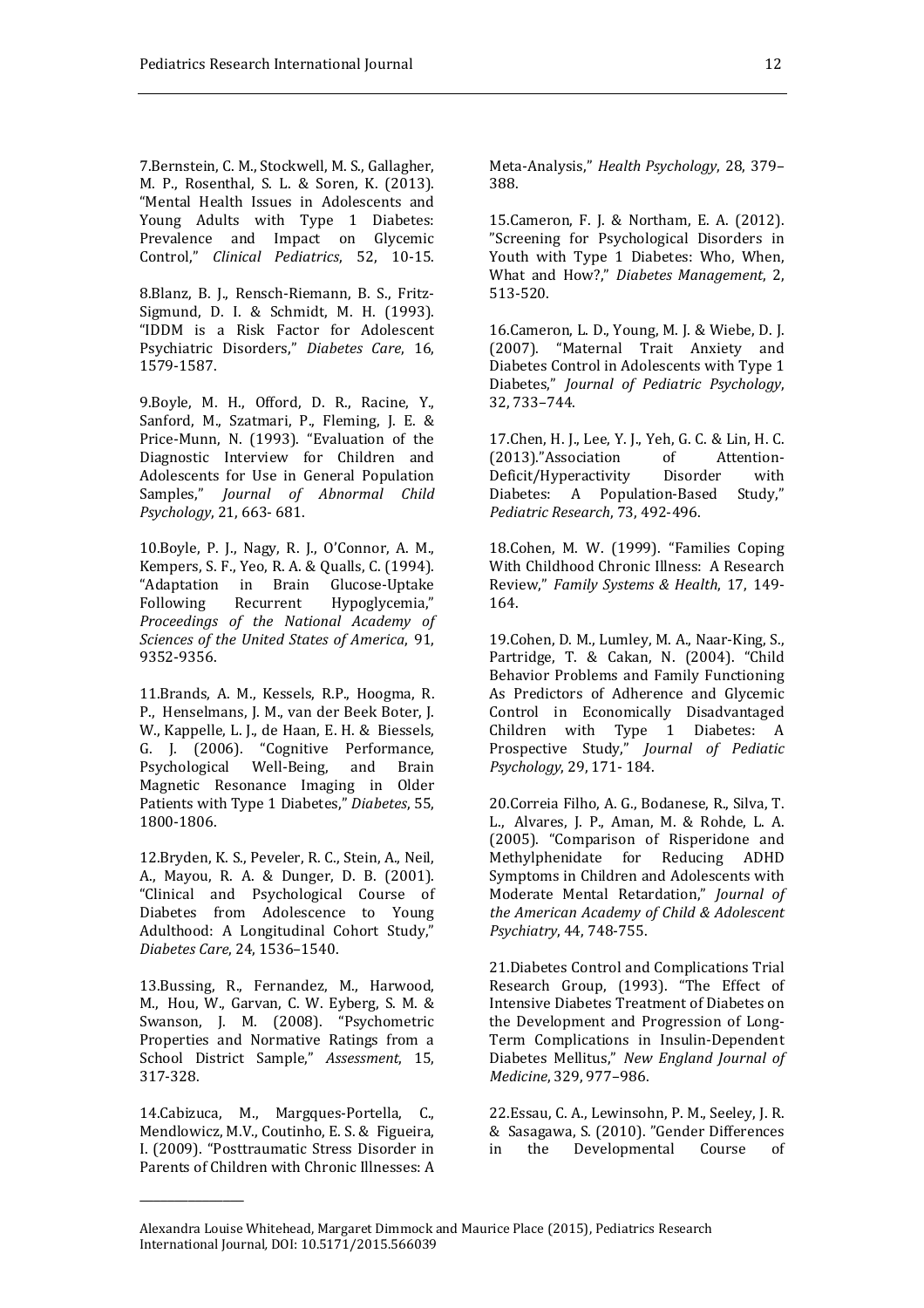Depression," *Journal of Affective Disorders*, 127, 185-190.

23.Failde, I., Ramos, I. & Fernandez-Palacin, F. (2000). "Comparison between the GHQ-28 and SF-36 (MH 1-5) for the Assessment of the Mental Health in Patients with Ischaemic Heart Disease," *European Journal of Epidemiology*, 16, 311-316.

24.Fanselow, M. S. & Dong, H-W. (2010)."Are the Dorsal and Ventral Hippocampus Functionally Distinct Structures?," *Neuron*, 65, 7.

25.Fatori, D., Bordin, I. A., Curto, B. M. & de Paula, C. S. (2013). "Influence of Psychosocial Risk Factors on the Trajectory of Mental Health Problems from Childhood to Adolescence: A Longitudinal Study," *BMC Psychiatry*, 13, 31.

26.Gispen, W. H. & Biessels, G. J. (2000)."Cognition and Synaptic Plasticity in Diabetes Mellitus," *Trends in Neuroscience*, 23, 542-549.

27.Goldberg, D. P., Gater, R., Sartorius, N., Ustun, T. B., Piccinelli, M., Gureje, O. & Rutter, C. (1997). "The Validity of Two Versions of the GHQ in The WHO Study Of Mental Illness In General Health Care," *Psychological Medicine*, 27, 191-197.

28.Goldston, D. B., Kelley, A. E., Reboussin, D. M., Daniel, D. B. S. S., Smith, J. A., Schwartz, R. P., Lorentz, W. & Hill, C. (1997). "Suicidal Ideation and Behaviour and Noncompliance with the Medical Regimen among Diabetic Adolescents," *Journal of the American Academy of Child and Adolescent Psychiatry*, 36, 1528–1536.

29.Gray, M., Whittemore, R. & Tamborlane, W. (2002). "Depression in Type 1 Diabetes in Children: Natural History and Correlates," *Journal of Psychosomatic Research*, 53, 907– 911.

30.Hassan, K., Loar, R., Anderson, B. J. & Heptulla, R. A. (2006). "The Role of Socioeconomic Status, Depression, Quality of Life, and Glycemic Control in Type 1 Diabetes Mellitus," *Journal of Pediatrics*, 149, 526–531

\_\_\_\_\_\_\_\_\_\_\_\_\_\_\_

31.Healthcare Quality Improvement Partnership (2011). 'National Diabetes Paediatric Audit Report 2009-2010,' http://www.hqip.org.uk/assets/NCAPOP-Library/NHSIC-National-Diabetes-Paediatric-Audit-Report-2009-2010.pdf.

32.Helgeson, V. S., Becker, D., Escobar, O. & Siminerio, L. (2012). "Families with Children with Diabetes: Implications of Parent Stress for Parent and Child Health," *Journal of Pediatric Psychology*, 37, 467–478.

33.Hershey, T., Perantie, D.C., Warren, S. L., Zimmerman, E. C., Sadler, M. & White, N. H. (2005). "Frequency and Timing of Severe Hypoglycemia Affects Spatial Memory in Children with Type 1 Diabetes," *Diabetes Care*, 28, 2372-2377.

34.Ingerski, L. M., Anderson, B. J., Dolan, L. M. & Hood, K. K. (2010). "Blood Glucose Monitoring and Glycemic Control in Adolescence: Contribution of Diabetes-Specific Responsibility and Family Conflict," *Journal of Adolescent Health*, 47, 191-197.

35.Jaser, S. S., Whittemore, R., Ambrosino, J., Lindemann, E. & Grey, M. (2008). "Mediators of Depressive Symptoms in Children with Type 1 Diabetes and Their Mothers," *Journal of Pediatric Psychology*, 33, 509–519.

36.Jones, J. M., Lawson, M. L., Daneman, D., Olmsted, M. P. & Rodin, G. (2000). "Eating Disorders in Adolescent Females with and Without Type 1 Diabetes: Cross Sectional Study," *British Medical Journal*, 320, 1563– 1566.

37.Kokkonen, J., Taanila, A. & Kokkonen, E-R. (1997). "Diabetes in Adolescence: The Effect of Family and Psychologic Factors on Metabolic Control," *Nordic Journal of Psychiatry*, 51, 165–172.

38.Kovacs, M., Goldston, D., Obrosky, D. S. & Bonar, L. K. (1997). "Psychiatric Disorders in Youth with IDDM: Rates and Risk Factors," *Diabetes Care*, 20, 36–44.

39.Landolt, M. A., Ystrom, E., Sennhauser, F. H., Gnehm, H. E. & Vollrath, M. E. (2012). "The Mutual Prospective Influence of Child and Parental Post-Traumatic Stress Symptoms in Pediatric Patients," *Journal of* 

Alexandra Louise Whitehead, Margaret Dimmock and Maurice Place (2015), Pediatrics Research International Journal*,* DOI: 10.5171/2015.566039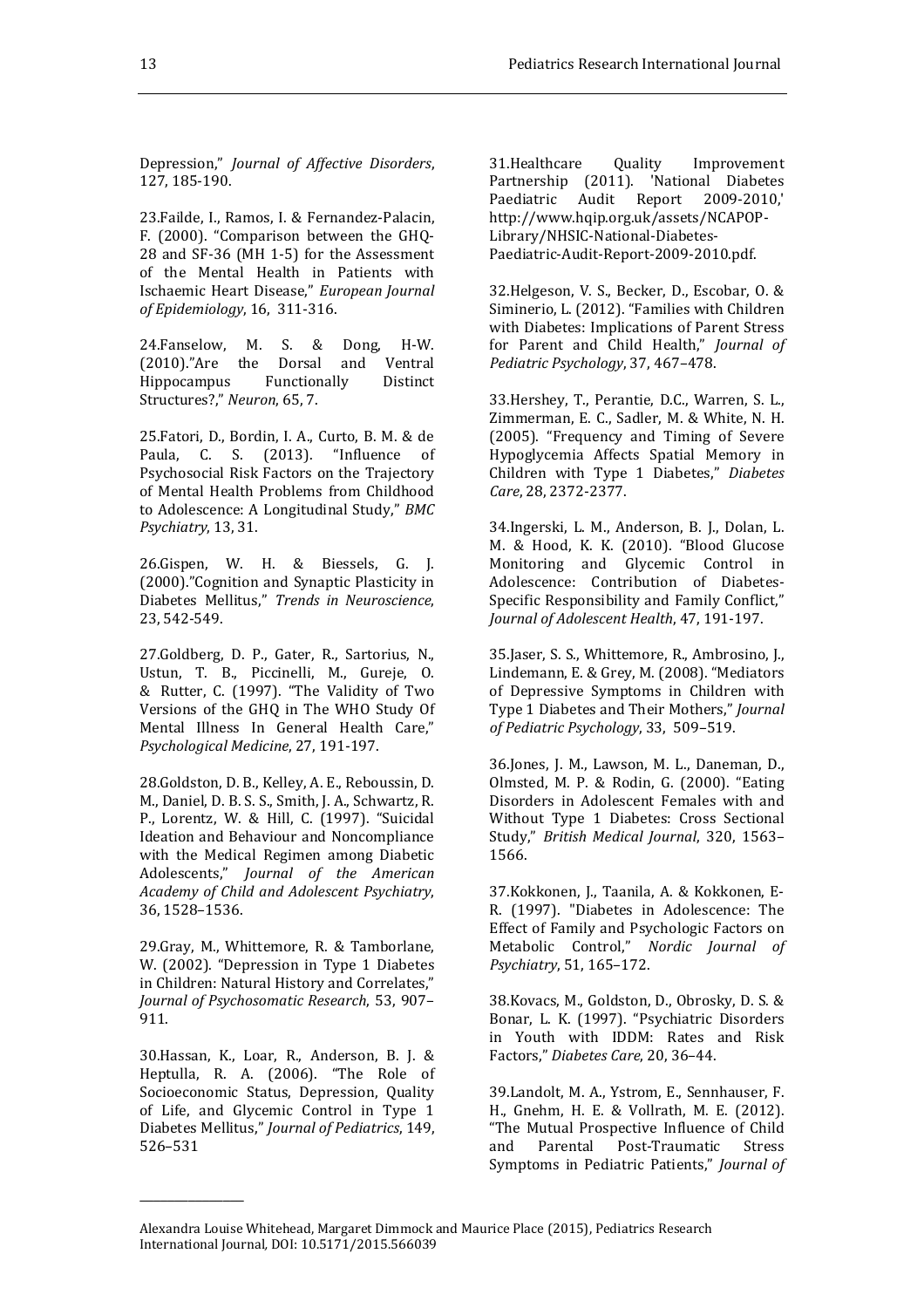*Child Psychology and Psychiatry*, 53, 767– 774.

40.Lawrence, J. M., Standiford, D. A., Loots, B., Klingensmith, G. J., Williams, D. E., Ruggiero, A., Liese, A. D., Bell, R. A., Waitzfelder, B. E., McKeown, R. E. and The SEARCH for Diabetes in Youth Study. (2006). "Prevalence and Correlates of Depressed Mood among Youth with Diabetes: The SEARCH for Diabetes in Youth Study," *Pediatrics*, 117, 1348–1358.

45.Liss, D. S., Waller, D. L., Kennard, B. D., McIntire, D., Capra, P. & Stephens, J. (1998). "Psychiatric Illness and Family Support In Children and Adolescents with Diabetic Ketoacidosis: A Controlled Study," *Journal of the American Academy of Child & Adolescent Psychiatry*, 37, 536-544.

46.Luyckx, K., Seiffge-Krenke, I., Missotten, L., Rassart, J., Casteels, K. & Goethals, E. (2013). "Parent–adolescent Conflict, Treatment Adherence and Glycemic Control in Type 1 Diabetes: The Importance of Adolescent Externalising Symptoms," *Psychology & Health*, Apr. 8, DOI:10.1080/08870446.2013.782405.

47.Lyoo, K., Yoon, S., Jacobson, A. M., Hwang, J., Musen, G., Kim, J. E., Simonson, D. C., Bae, S., Bolo, N., Kim, D. J., Weinger, K., Lee, J. H., Ryan, C. M. & Renshaw, P. F. (2012). "Prefrontal Cortical Deficits in Type 1 Diabetes Mellitus: Brain Correlates of Comorbid Depression," *Archives of General Psychiatry*, 69, 1267- 1276.

48.Mackey, E. R., Hilliard, M. E., Berger, S. S., Streisand, R. & Chen, R. (2011). "Individual and Family Strengths: An Examination of the Relation to Disease Management and Metabolic Control in Youth with Type 1 Diabetes," *Family Systems & Health*, 29, 314- 326.

49.Missotten, L. C., Luyckx, K. & Seiffge-Krenke, I. (2013). "Family Climate of Adolescents with and Without Type 1 Diabetes: Longitudinal Associations with Psychosocial Adaptation," *Journal of Child and Family Studies* , 22, 344-354.

\_\_\_\_\_\_\_\_\_\_\_\_\_\_\_

50.Monaghan, M., Singh, C., Streisand, R. & Cogen, F. R. (2010). "Screening and Identification of Children and Adolescents at Risk for Depression during a Diabetes Clinic Visit," *Diabetes Spectrum*, 23, 25–31.

51.MTA Cooperative Group (1999). "A 14 month Randomized Clinical Trial of Treatment Strategies for Attention Deficit Hyperactivity Disorder," *Archives of General Psychiatry*, 56, 1073 – 1086.

52.National Institute of Clinical Excellence, (2005). "Type 1 Diabetes: Diagnosis and Management of Type 1 Diabetes in Children, Young People And Adults," Clinical Guideline 15 National Institute of Clinical Excellence, UK. http://www.nice.org.uk/cg15.

56.Northam, E. A., Matthews, L. K., Anderson, P. J., Cameron, F. J. & Werther, G. A. (2005). "Psychiatric Morbidity and Health Outcome in Type 1 Diabetes -Perspectives from a Prospective Longitudinal Study," *Diabetic Medicine*, 22, 152-157.

57.Northam, E. A., Todd, S. & Cameron, F. J. (2006). "Interventions to Promote Optimal Health Outcomes in Children with Type 1 Diabetes – Are They Effective?" *Diabetes Medicine*, 23, 113-121.

58.Nylander, C., Toivonen, H., Nasic, S., Söderström, U., Tindberg, Y. & Fernell, E. (2013). "Children and Adolescents with Type 1 Diabetes and High Hba1c – A Neurodevelopmental Perspective," *Acta Pædiatrica*, 102, 410–415.

59.Olson, D. H. & Gorall, D. M. (2003). "Circumplex Model of Marital and Family Systems," In Normal Family Processes (3rd edn), F. Walsh (Ed), 514 – 547, Guilford Press, New York.

60.Olson, D. H., Gorall, D. M. & Tiesel, J. W. (2006). 'FACES-IV Package: Administration. Life Innovations,' Inc., Minneapolis, Minnesota.

61.Perantie, D. C., Koller, J. M., Weaver, P. M., Lugar, H. M., Black, K. J., White, N. H. & Hershey, T. (2011). "Prospectively Determined Impact of Type 1 Diabetes on

Alexandra Louise Whitehead, Margaret Dimmock and Maurice Place (2015), Pediatrics Research International Journal*,* DOI: 10.5171/2015.566039